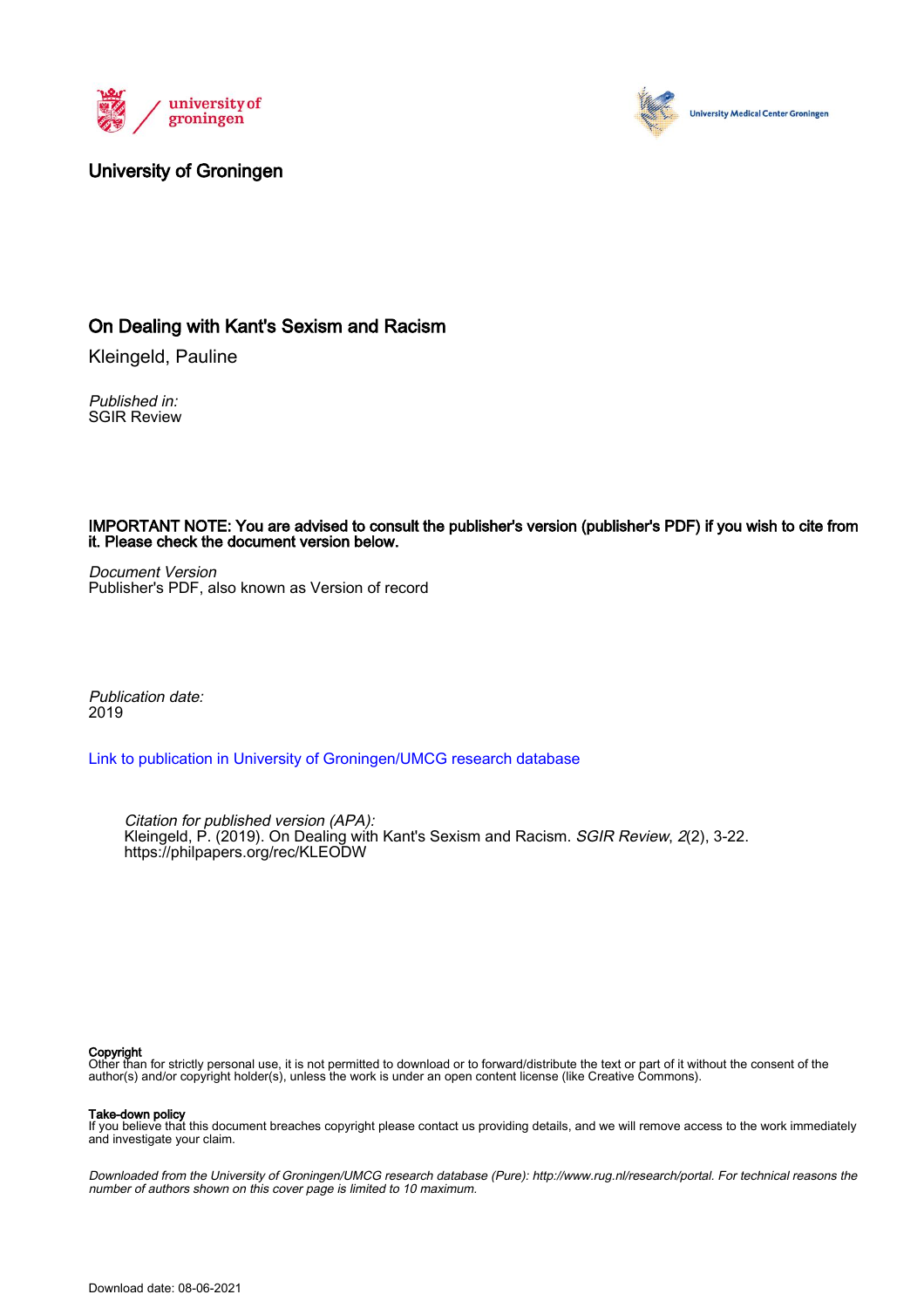# **On Dealing with Kant's Sexism and Racism**

#### **Pauline Kleingeld,** University of Groningen

#### **§1. Introduction**

Immanuel Kant is known as an ardent defender of the moral equality and inviolable dignity of all humans. Yet he also contended that men are naturally superior to women and—for much of his life—that "whites" are naturally superior to other "races." On these grounds, he defended the rule of men over women and—again for much of his life—the rule of whites over the rest of the world.

Kant is no exception in having held sexist and racist views, and we should not regard his views as a matter of merely contingent personal prejudice. Sexism and racism were endemic features of the Western philosophical discourse of his era and of the belief systems, social practices, and political institutions that form the historical context of this discourse.

Kant's case is especially poignant, however. He is one of the greatest philosophers of all time, he was able to break with received opinions on many other issues, and he formulated egalitarian moral principles that he claimed to be valid for all human beings—and indeed more broadly still, for all rational beings. Yet he long defended European colonial rule over the rest of the world and the enslavement, by "whites," of those he racialized as being "yellow," "black," "copper-red," and "mixed" race. Late in life, around his 70th birthday, Kant dropped the thesis of racial hierarchy and began to criticize European colonialism, but he never made parallel revisions to his account of the status of women.

Many moral theorists have been inspired by Kant's conception of human dignity, equality, and the duty of respect. Many also believe that the moral principles Kant articulated can be used precisely to show what is wrong with racism and sexism. But is it possible to do so when we know that Kant himself endorsed racist and sexist views during the very years in which he formulated his egalitarian moral principles?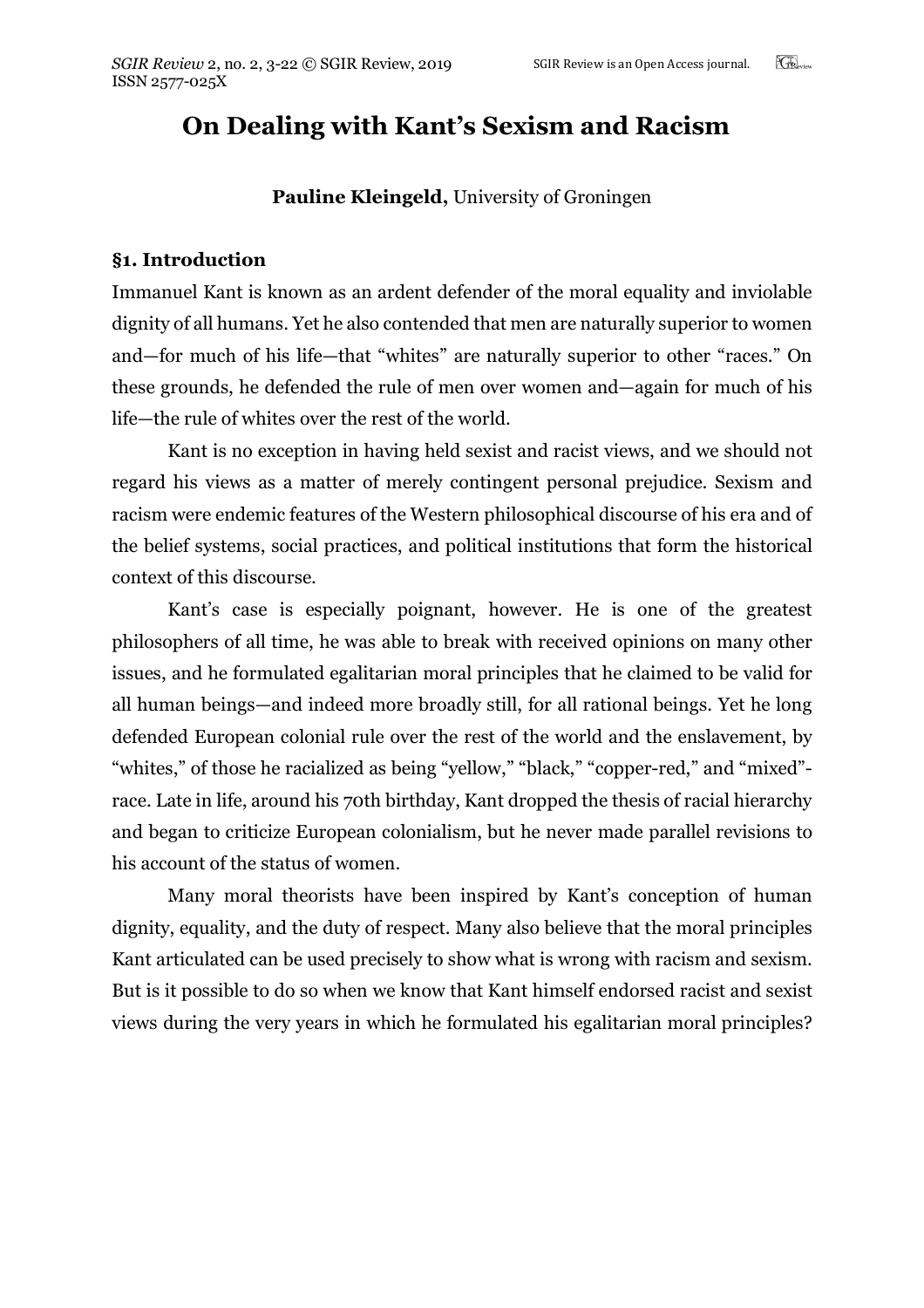Can we separate the principles from the objectionable views and use Kant's principles to criticize his own biases? These are the questions at issue in this essay.1

I first provide a brief description of Kant's view on sexual and racial hierarchies, and of the way they intersect (§2). I then move to the question whether we should 'remove and set aside' Kant's sexism and racism or 'translate' his egalitarian principles into inegalitarian ones, and I advocate a third position (§3). In §4 I argue that the use of inclusive language and female pronouns, in discussions of Kant's moral and political philosophy, carries significant risks. I conclude by proposing preconditions for fruitfully using Kant's principles to criticize sexism and racism.

#### **§2. Kant on the Sexes and the Races**

In the 1780s, the decade of the *Groundwork for the Metaphysics of Morals* (1785) and the *Critique of Practical Reason* (1788), Kant defended the view that there is a sexual and racial hierarchy that justifies the subjection of women to men and of non-whites to whites. In the subsequent decade, he gave up his commitment to the racial hierarchy but not to the sexual hierarchy. I will present his views only briefly here, since my interest in this paper lies in the follow-up questions they raise.<sup>2</sup>

## **§***2.1. Sexual Difference and Sexual Hierarchy*

From his early pre-critical writings to his last publications, Kant described women as having very different characteristics than men—characteristics that bear directly on moral agency. In a long chapter on the "contrast" between the sexes, in the early *Observations on the Feeling of the Beautiful and the Sublime* (1764), Kant writes:

 $\overline{a}$ <sup>1</sup> In this essay, I focus only on racism and sexism in Kant's work because these are the focus of this special issue of *SGIR Review.* Many of the arguments developed in this essay can be extended to other aspects of Kant's work and to the work of other figures in the history of philosophy.Ithank Gerad Gentry for inviting me to write this paper in which I combine, further elaborate, and extend several arguments originally introduced in separate contexts.Ithank him for organizing the panel at the 2019 Eastern APA where this paper was first presented, and I am also grateful to the audience at that session, as well as to Elvira Basevich, Carolyn Benson, Michael Gregory, Suzanne Jacobi, Marijana Vujosevic, and Lieuwe Zijlstra for helpful comments.

<sup>2</sup> I have discussed Kant's views on race and gender in more detail in Kleingeld, 1993, 2007, and 2014, and I draw on these papers in this section.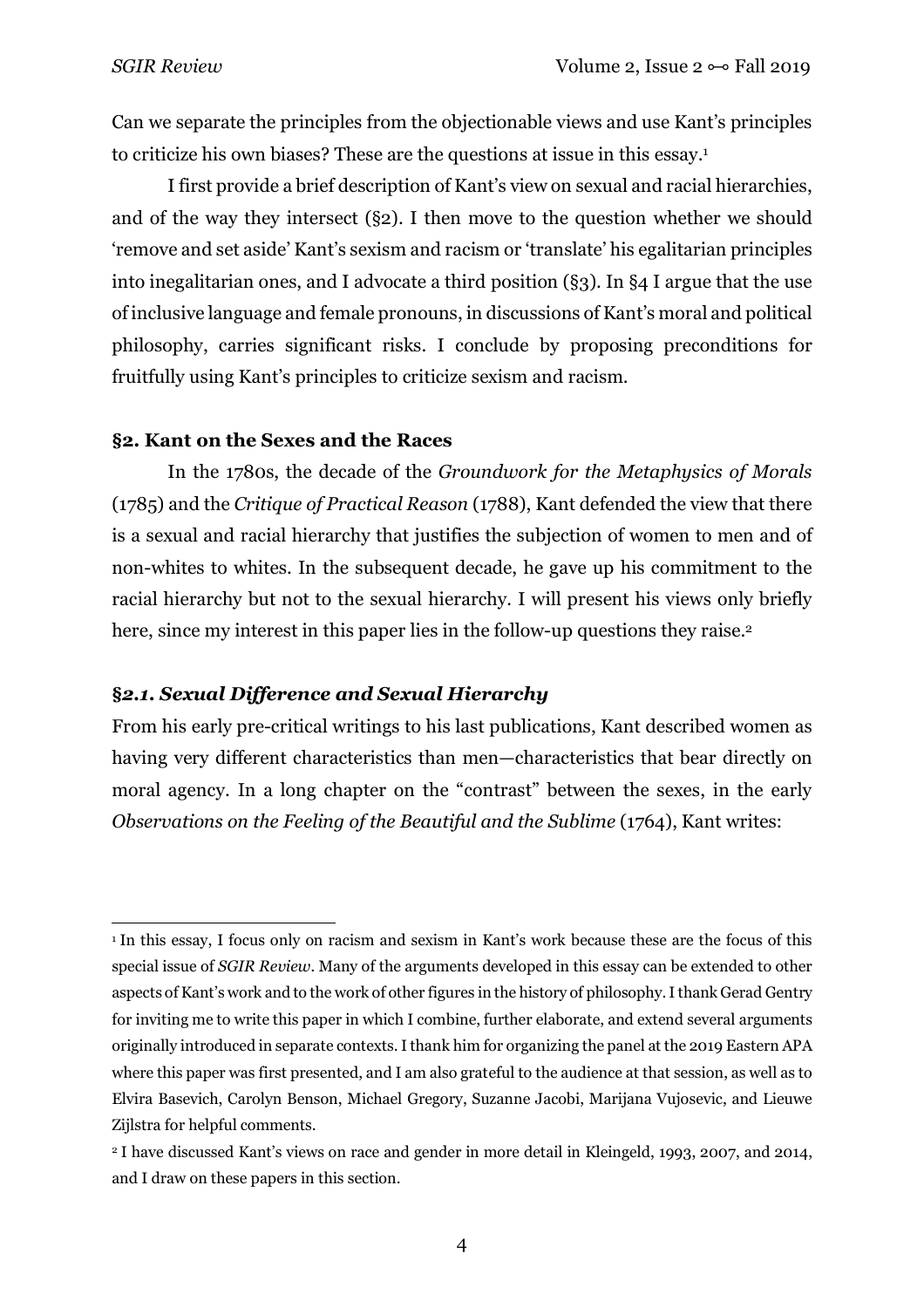The virtue of the woman is a *beautiful virtue.* That of the male sex ought to be a *noble virtue*. Women will avoid evil not because it is unjust but because it is ugly, and for them virtuous actions mean those that are morally beautiful [*sittlich schön*]. Nothing of ought, nothing of must, nothing of obligation. … They do something only because they love to, and the art lies in making sure that they love only what is good. I hardly believe that the fair sex is capable of principles, and I hope not to give offense by this, for these are also extremely rare among the male sex. (OFBS 2:231–232)

Of course, Kant's gallant ending in this passage does not diminish the gravity of his characterization of women as unreceptive to moral obligation and that of men as having to master the art of directing women toward the good. Nor does Kant's claim that these sexual differences have been arranged wisely by "Nature" or "Providence" make this sound any better (OFBS 2:228–243).

In *Anthropology from a Pragmatic Point of View* (1798)*,* one of Kant's last publications, he continues to distinguish between "feminine" and "masculine" virtue, asserting that each has a different "incentive," that women have "their own vocation," and that this is all part of a grand providential scheme (A 7:303-311).

When two people unite, Kant writes with reference to marriage, one must be subordinate to the other. Nature has made men superior to women in strength and courage, whereas women are naturally fearful, and this gives men the right to command. Women, by contrast, are superior to men in being able to conquer the inclination of the other sex toward them. As if this was not already damning with faint praise, Kant adds that men gladly submit to their wives' regimes so as to be able to go about their own business (A 7:303–304).

In his legal and political philosophy, Kant never criticizes the legal tutelage of women; indeed, he justifies it explicitly by reference to male superiority. In the *Metaphysics of Morals*, Kant asserts that the only "*human* right" is the "innate right to freedom" that "belongs to every human being by virtue of his humanity." He further explicates this as a right to freedom, equality, and independence (including the right to be *one's own master* [*Herr*], MM 6:237). Yet Kant also argues that the "natural superiority" of men gives a husband the right to command over his wife as her master (*Herr*) (MM 6:279; cp. A 7:209). Further, he classifies "*all* women" as "passive citizens," that is, as lacking civil independence and the right to vote. Dependent men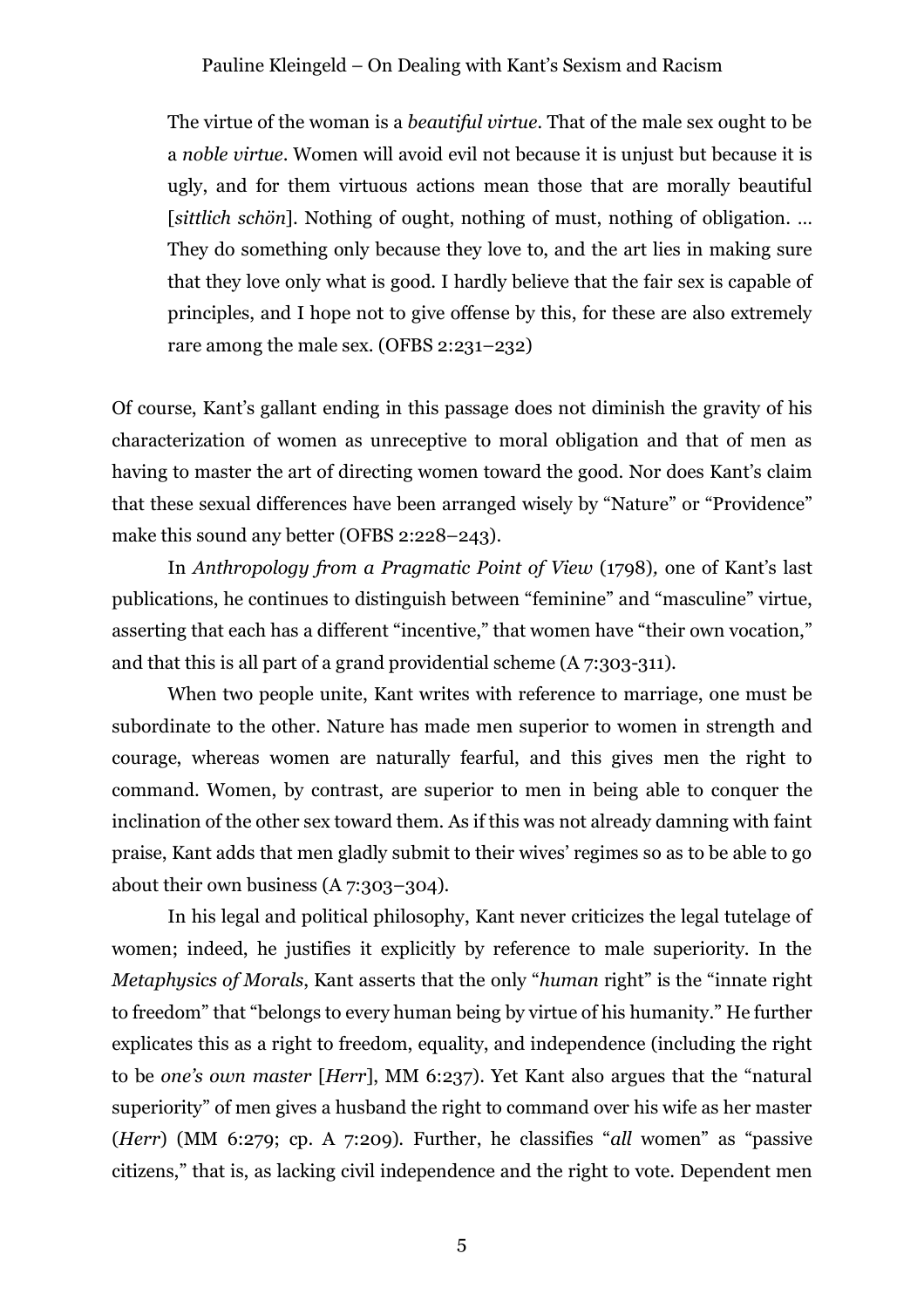(such as domestic servants) are also passive citizens, but Kant explicitly states that they should always have the option of working their way up to active citizenship (MM 6:314–315). Nowhere does Kant condemn the subordinate legal and political status of women or call for their emancipation.

Kant shows some awareness of the tensions in his own account. He feels the need to declare that the characteristics of women and their subordinate status do not run counter to the fundamental equality of men and women (MM 6:279), but his comments hardly move beyond a reaffirmation of natural male superiority. Moreover, he admits that the very notion of "passive citizenship" "seems to contradict the concept of a citizen as such" (MM 6:314). But this does not motivate him to apply his own republican principles to the internal organization of the family or the legal status of women. His claim in the *Anthropology* that when two people unite one must be subordinated to the other (see above) contradicts his account of the freedom and equality of the citizens who are united in the republic (MM 6:314).

In his moral theory, the characteristics he assigns to men, such as courage, appear as the virtues of *human beings*. These are qualities that—he there claims—all human beings ought to strive to realize fully and in a morally appropriate way. The female characteristics do not appear to mark potential *human* excellences, however, and what Kant calls "feminine virtue" is not moral virtue in the strict sense of his ethics.

Kant repeatedly acknowledges that there are women whose conduct does not fit his characterization, such as women scientists. Rather than celebrating their exceptional accomplishments and calling for their civil and political emancipation, however, he describes them as aberrations (OFBS 2: 229–230; LA Parow, 25: 355; A 7:307).3 He says that he "would rather not deal with such women," and that, as a rule, "nature has put something into the man for which one will look in vain in a woman" (LA Parow 25: 355). The women he does praise are "upright women who, in connection with their household, laudably maintained a character suitable to their vocation" (A 7:308).4 He praises *womanly* women, women who do their *womanly* duties.

 $\overline{a}$ <sup>3</sup> I thank Kate Moran for the reference to the Parow lectures.

<sup>4</sup> Mari Mikkola (2011:102) claims that in this sentence Kant gives an example of women acting on *moral principles*. But given the reference to "their household" and to "a character *suitable to their vocation*" rather than character simpliciter, this does not seem to be the case. Moreover, immediately following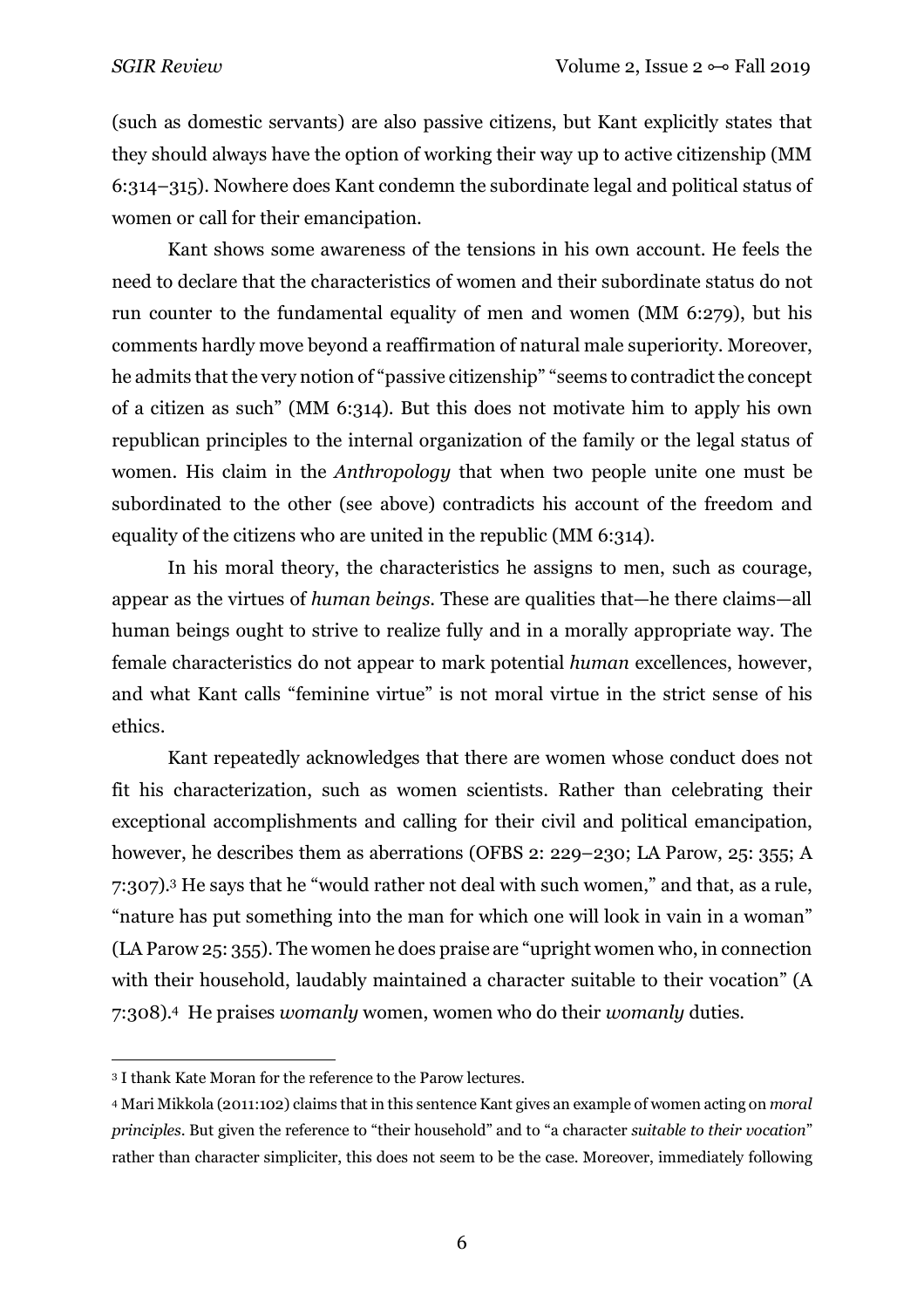## **§***2.2. Racial Difference with and without Racial Hierarchy*

Whereas Kant attributes to women characteristics that *contrast* with those of men, while also asserting their equality, until the mid 1790s he explicitly describes the "yellow," "Negro," and "copper-red" races as having increasingly serious *deficits* compared to "whites" and as lacking the capacity to govern themselves. On this basis, Kant defends white colonial rule over the rest of humankind, including the exploitation of non-white slaves. (It is worth noting here that Kant does not restrict the original region of "whites" to Europe but includes Africa north of the Sahara and large parts of Asia, see DCHR 8:92.)

Kant portrays whites as occupying the highest rung of the racial ladder and as entitled to give laws to all other parts of the world. In his 1782 lectures on Physical Geography, Kant claims that the peoples of India would be much happier under European rule (LPG Doenhoff, 178–178'). In drafts of his anthropology lectures, he notes that "Americans and Negroes cannot govern themselves. Thus, [they] serve only as slaves" (R 15:878). In the lectures, he is reported as having said that [Native] Americans are the lowest of the four races because they are weak and incapable of being educated. He places Negroes above them because they can be trained to be slaves (but are incapable of other forms of education), and he remarks that although the inhabitants of India can be educated, this does not extend to the use of abstract concepts (LA Menschenkunde, 25:1187), and hence they are incapable of being magistrates (R 15: 877). Kant also refers to this hierarchy in his published works, such as the 1788 essay "On the Use of Teleological Principles in Philosophy," which appeared just months after the *Critique of Practical Reason* (UTP 8:176).

Kant's discussions of chattel slavery until the mid-1790s are strikingly matterof-fact.5 He reports on the types of slaves needed for various types of labor (VRM

this passage, Kant gives several examples of men (Milton, Socrates) who displayed "masculine virtue" when faced with unlawful or dishonorable requests from their wives, and who did so "without diminishing the merit of feminine virtue" (A 7:308; where Kant also presents Milton's rather condescending response to his wife).

<sup>5</sup> By "slavery" I mean chattel slavery. Kant distinguishes this from slavery imposed as criminal punishment. In the Doctrine of Right, he argues that this punishment is permissible within (very wide) limits and as long as it is imposed only on the person who committed the crime (MM 6:329–330). Presumably he refers to the use of prisoners for forced labor, but in this paper I leave this issue to the side.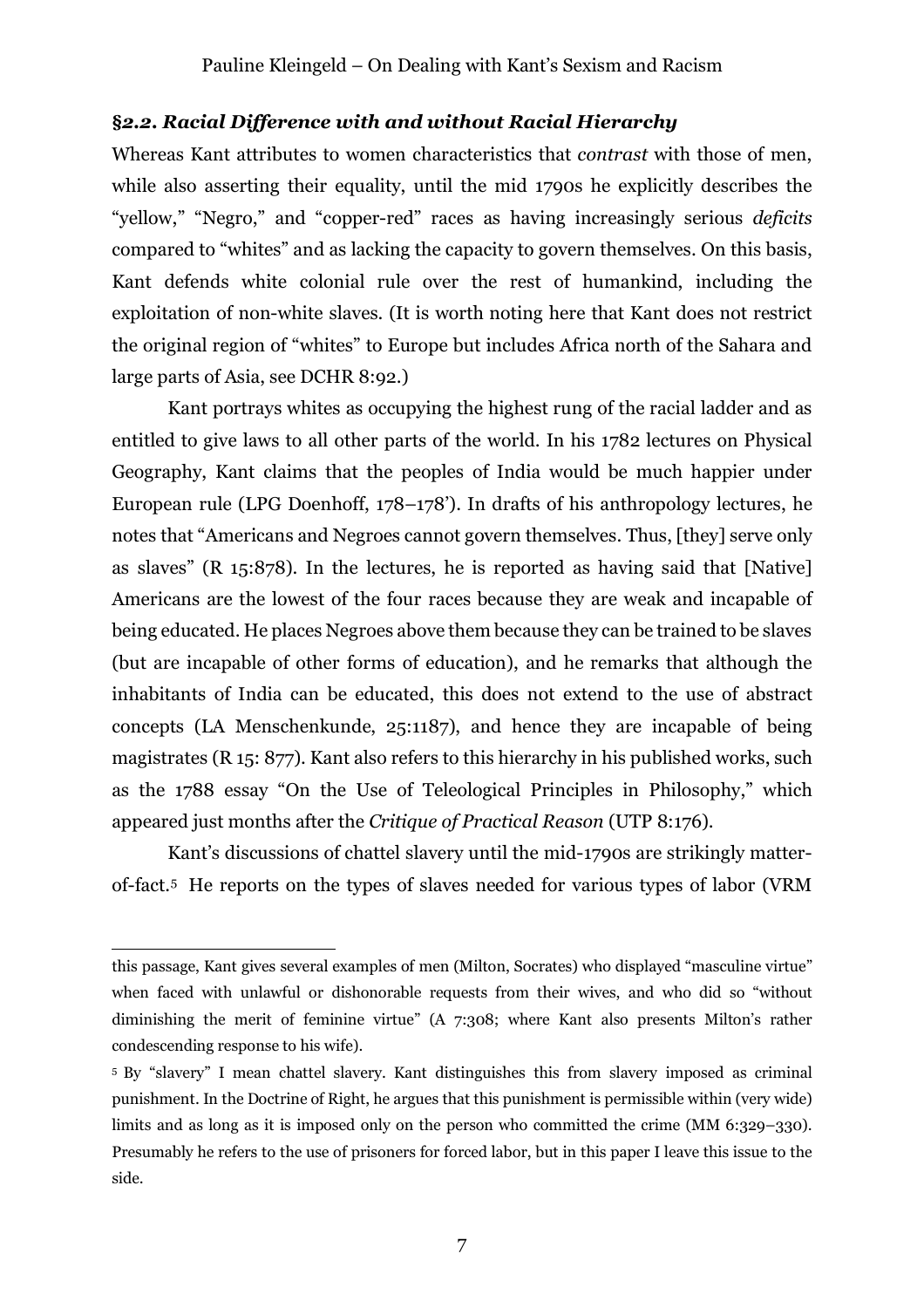2:438n.), endorses an anti-abolitionist tract (UTP 8:174n.), and remarks that Negroes "seem to be made to serve others" (LA Ko 363) and "were created for" the harsh labor conditions on the so-called [Caribbean] "Sugar Islands" (LPG Dohna, 421). The 1780s lecture transcripts include passages such as the following:

The Mandinka are the very most desirable among all Negroes up to the Gambia river, because they are the most hardworking ones. These are the ones that one prefers to seek for slaves, because these can tolerate labor in the greatest heat that no human being [*Mensch*] can endure. Each year 20,000 of this Negro nation have to be bought to replace their decline in America, where they are used to work on the spice trees … One gets the Negroes by having them catch each other, and one has to seize them with force. (LPG Doenhoff: 189)

Note in this passage the implicit contrast between "slave" and "human being" and Kant's adoption of the perspective of the slave owner when explaining to his students which kinds of slaves "one prefers" and which "have to be bought."

In the middle of the 1790s, however, not long before the publication of *Toward Perpetual Peace,* Kant *abandoned* the thesis of racial hierarchy and white superiority. In contrast to his earlier characterization of Native Americans as weak, for example, he now calls them courageous, on a par with medieval European knights (TPP 8:365). Whereas he had previously described conditions on the "Sugar Islands" without any hint of criticism, merely educating his students on the use of these territories for European profit, he shifts to being a vocal critic of colonialism and slavery. In *Toward Perpetual Peace* Kant writes:

The worst of this (or, considered from the standpoint of a moral judge, the best) is that they [viz., the European states] do not even profit from this violence; that all these trading companies are on the verge of collapse; that the Sugar Islands, this place of the cruelest and most calculated slavery, yield no true profit. (TPP 8:359)

Importantly, not only does Kant begin to criticize colonialism and slavery, but he simultaneously adds a new category of public right to his legal and political theory. This is the category of "cosmopolitan right." Cosmopolitan right grants full and equal

8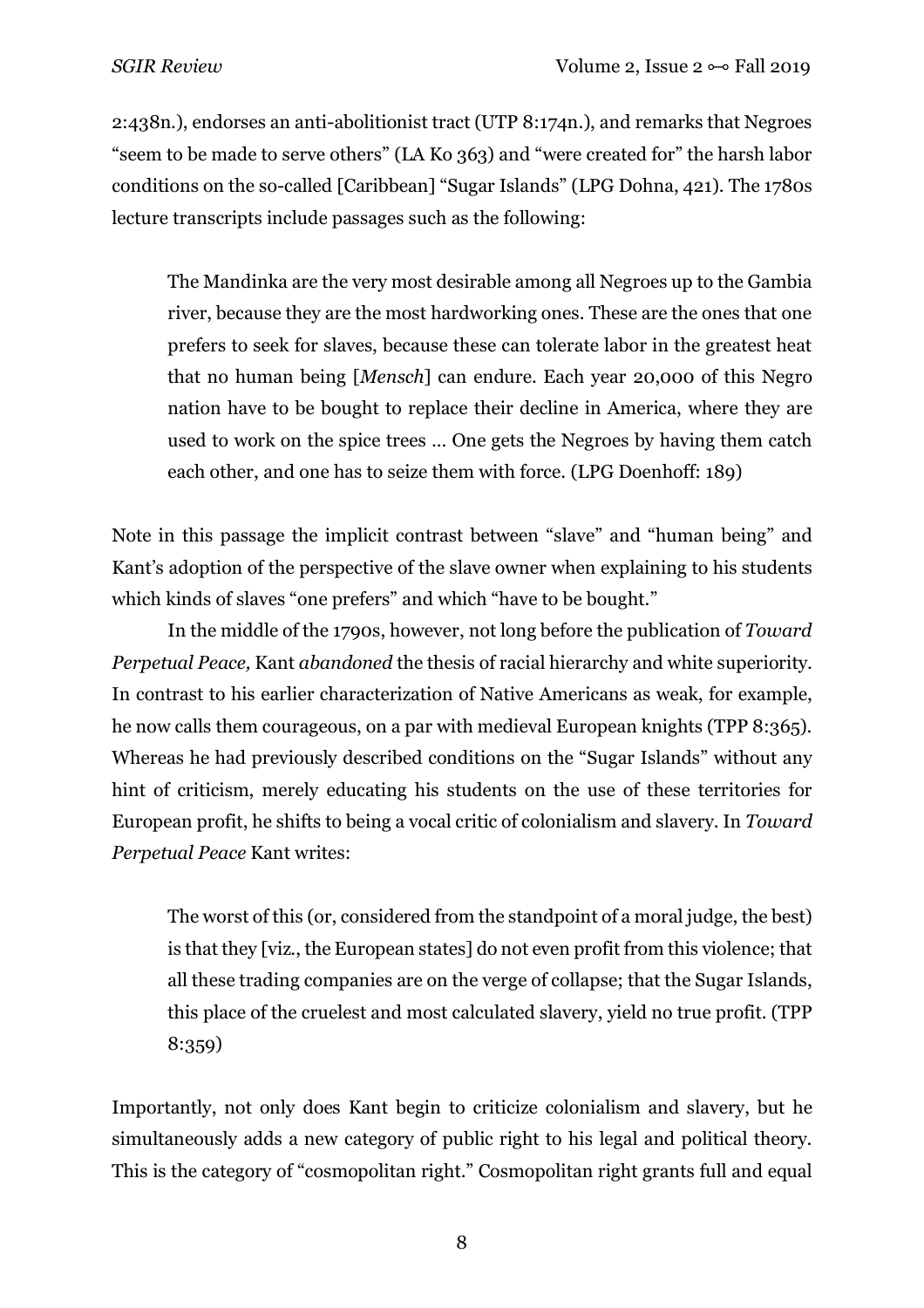juridical status to all humans—to all "citizens of the earth" (*Erdbürger*, MM 6:353). It covers relations between states and foreign individuals or groups, including non-state peoples. Among other things, cosmopolitan right prohibits states from imperialist intrusion. No one has a right to settle land used by others, except when expressly permitted through a treaty (TPP 8:358–359). Kant appeals to this new type of right when he condemns European colonialism and slavery. He calls the "trade in Negroes" a grave violation of their cosmopolitan right (R 23:173–174). He sharply criticizes the fact that the inhabitants of "America, the Negro countries, the Spice Islands, the Cape, etc.," were treated as ownerless things and "displaced or enslaved" by the Europeans (TPP 8:358; R 23:173–174). He now strongly condemns the founding of colonies by annexation, mentioning territories of "American Indians, the Hottentots, and the inhabitants of New Holland" as examples (MM 6:266). Instead, he now expresses the hope that "remote parts of the world can establish relations peacefully with one another, relations which ultimately become regulated by public laws and can thus finally bring the human species ever closer to a cosmopolitan constitution" (TPP 8:358).

The fact that Kant abandons the racial hierarchy of intellectual and agential capacities does not, however, mean that he also drops the notion of race as a physiological concept. He retains this as a biological notion, but he no longer argues that the *physiological* differences between the races are associated with differences in their capacities for *thought and action*. Accordingly, he emphasizes that racial differences are irrelevant to his project in *Anthropology from a Pragmatic Point of View* (1798) since they have no bearing on action (A 7:120; cp. A 7:320). And indeed, the *Anthropology* no longer offers—as his earlier lectures on the subject had—an account of the different "characters" of the races (A 7:320–321).

## **§***2.3. Where Hierarchies Intersect*

The two previous sections discussed Kant's sexism and racism separately, and it is important to do so, if only to show the difference between Kant's characterization of women in terms of a *contrast* with men and his characterization of the races in terms of the *deficits* of non-whites ("non-white" being an appropriate expression indeed in this context). With this said, separate discussion of racism and sexism presents only part of the picture. They *intersect*: they exist simultaneously, and this is evident in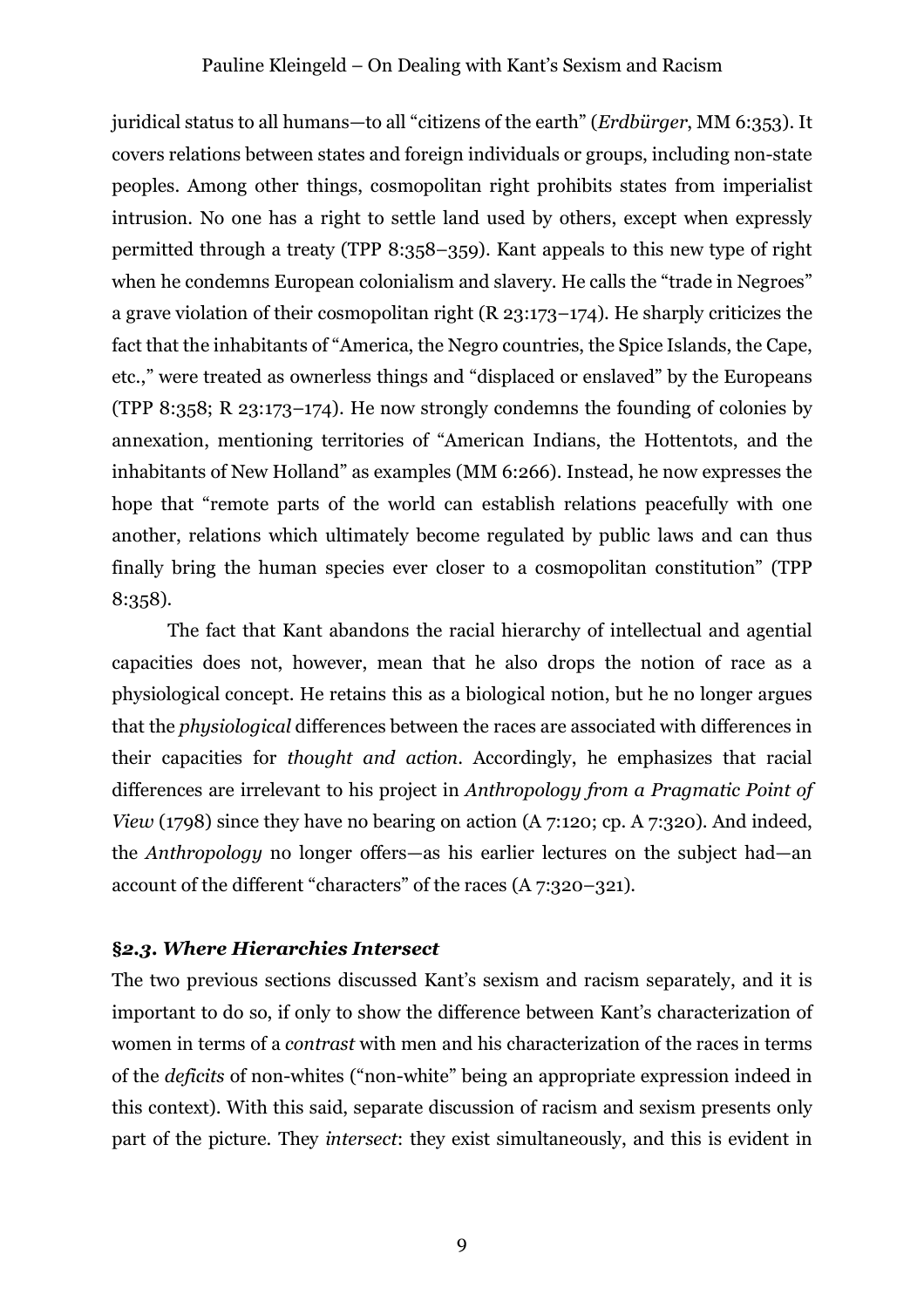$\overline{a}$ 

Kant's description of each.6 "*The* woman" described in the *Anthropology* is clearly not a "yellow, black, or red" slave living in a European colony; she has her "own household," and this is not a corner in the slaves' quarters. "*The* family" described in the *Metaphysics of Morals* is a single household with one married heterosexual couple, their offspring, and their male or female dependent servants (MM 6:282– 283), not the extended family common in many regions outside of Europe.

Conversely, when Kant defends the racial hierarchy, he describes the deficiencies of the "yellow, black, and red" races in terms of their lack of qualities that he attributes to white *men*. As we saw, he claims that other races cannot govern themselves, that they lack courage, and that some lack physical strength—these are all weaknesses that he also attributes to all *women.* Similarly, after Kant discards the idea of a racial hierarchy, he begins to attribute "courage" to Native Americans (TPP 8:365), a characteristic that he then still claims *women* are lacking. In other words, "the" Native Americans he describes are *men*.

Kant does not thematize the different ways in which the intersection of various hierarchies and forms of subordination impact those involved. As a result, important questions remain unaddressed. Let me mention just one example. Kant writes: "When I make a contract with a servant, he must also be an end ... and not merely a means. He must also want it.*"* (FLNL 27:1319). Kant further argues that a servant ought to obey the head of the household but should have the right to cancel the contract (MM 6:283). Although he explicitly includes both "male and female servants" in the household (ibid.), he does not discuss whether a *female* servant has a right to enter or cancel the contract on her own, or whether this must be done by—and hence with the approval of—her male "*Herr,*" guardian, and representative (e.g., her husband, her father). Presumably, Kant's position is the latter since he defends women's civil dependence and writes that the contract is between the (male) head of the household (*Hausherr*) and "free persons" (ibid.). But nowhere does he discuss the normative principles that govern the guardian's conduct in such cases, that is, the conditions under which he *ought* to give approval to a female charge who wishes to terminate her job. Nor does Kant thematize the compounded dependence of female servants in the household—let alone that of female servants of color.

<sup>6</sup> Black feminist theorists have long pressed this point. See Crenshaw, 1989; Davis, 1982; Hooks, 1984; Collins, 2000. For more recent discussions, see Alcoff, 2006; Collins and Bilge, 2016.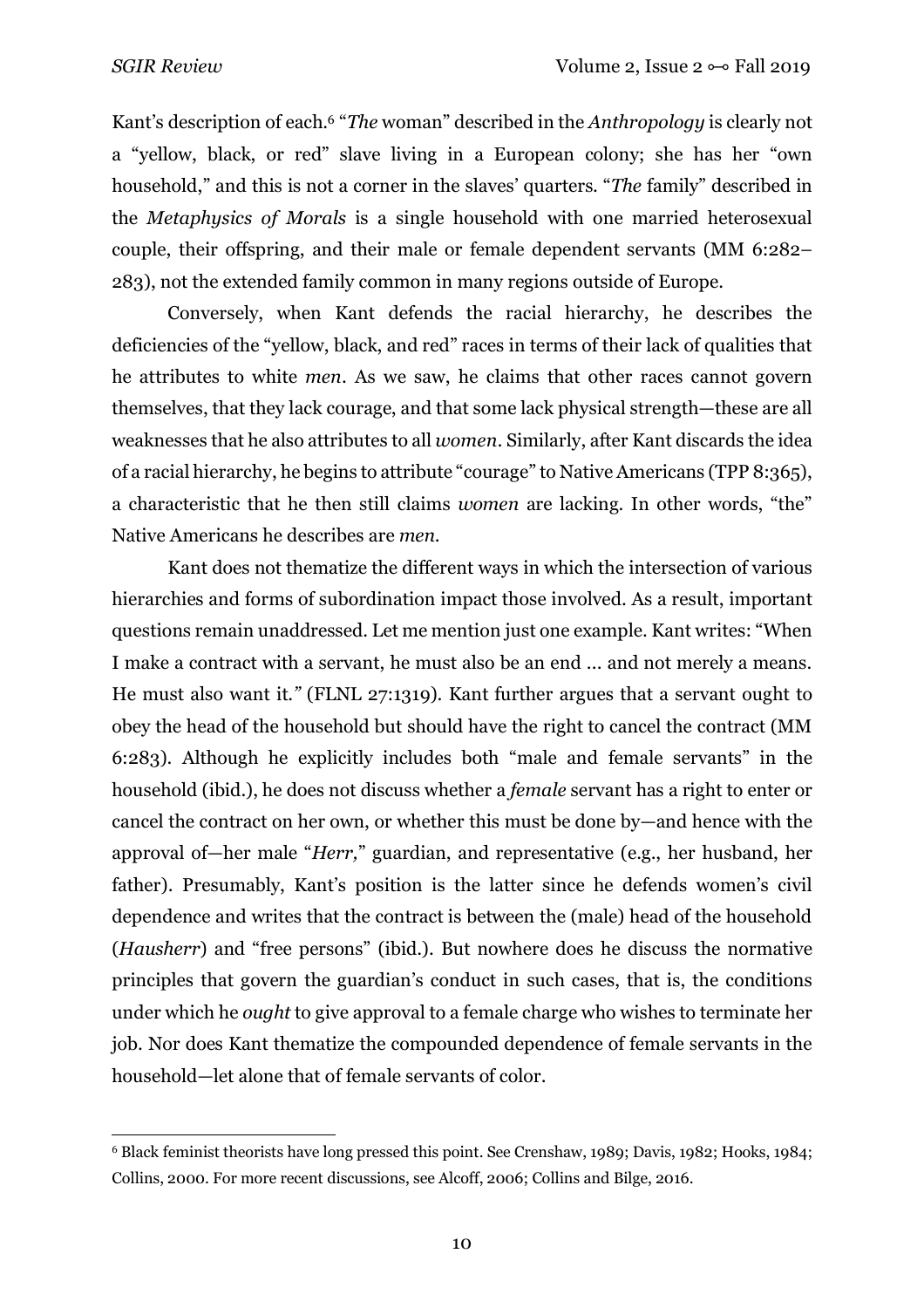In sum, by examining Kant's account of the races in light of his sexism, and by examining his account of the sexes in light of his racism, we can expose implicit assumptions in each that might otherwise go unnoticed.

# **§3. Inconsistency, Inegalitarianism, and Race-Neutral and Gender-Neutral Language**

With regard to his racism and sexism, there is debate over the question of whether Kant is best seen as an inconsistent egalitarian or a consistent inegalitarian. The motivation behind this debate is not so much to determine whether it is possible to "save" our dear Kant from inconsistency but rather to determine whether it is possible to use Kant's principles to criticize his biases. After all, if Kant's prejudice contradicts his principles it seems much easier to shed the first and retain the second than if they form one coherent set of beliefs.

Some authors argue that Kant was a consistent inegalitarian. Charles Mills, for one, suggests that Kant's sexism and racism are clear indications that his moral theory is meant to apply only to white men, despite the seemingly inclusive terminology in which it is articulated. Mills argues that Kant saw only white men as "humans" in the *full* sense and that he meant the Categorical Imperative to apply only to white men. All others were, to Kant, inferior beings, *Untermenschen* or sub-persons: biologically human but below the threshold of full personhood on a par with white men (Mills, 2005). On this view, it is impossible to use Kant's principles against his biases since Kant's principles themselves *carry* the bias. As Mills puts it: "the racist texts are *part* of his theory, not contradictions to it," and "race in a racist sense is central to his thought" (Mills, 2019, 31-32; see also Eze, 1994; Bernasconi, 2001). Mills argues that we should "translate" Kant's principles:

In my opinion, there is no "tension" here, and putatively universalist Kantian egalitarian proclamations really need to be translated as restricted in their scope to the white male minority. (Mills, 2019, 34)

Others argue that Kant should be considered an inconsistent egalitarian. They maintain that his hierarchical views on the sexes and races *contradict* his moral and political principles. As a consequence, they argue, we can and should focus on the principles and leave Kant's racist and sexist comments to the side. In this vein, David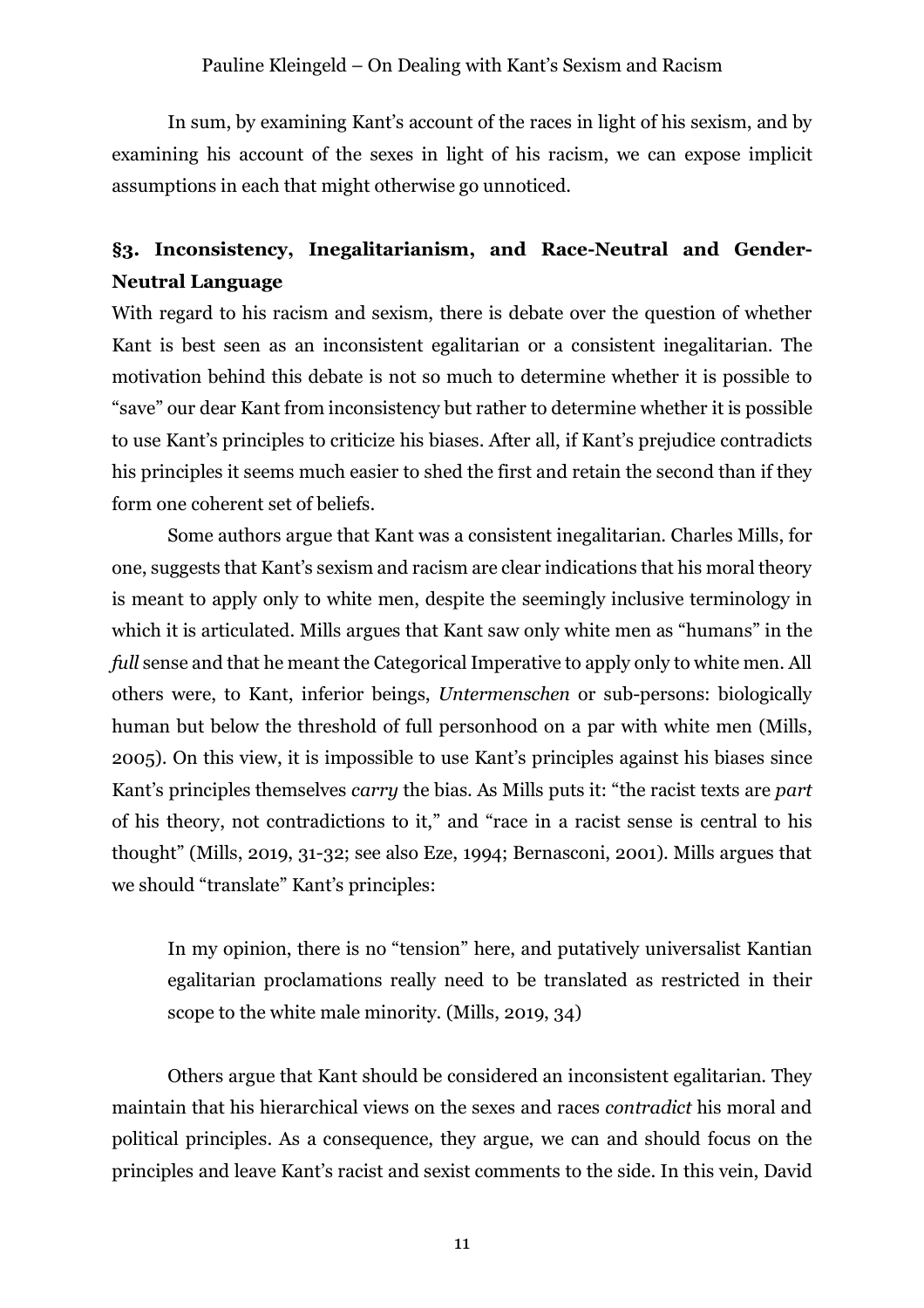McCabe has recently argued that Kant's views on race are "not worthy of our serious attention" and that "our eyes should be on Kant's moral theory" (McCabe, 2019, 7; cf. Louden, 2000, 105). He writes:

[I]t is not clear why we should be interested in someone's views except where they seem likely to be *philosophically* significant and fruitful, and Kant's views on race are certainly not that. (McCabe, 2019, 7)

Similar views have been defended with regard to Kant's sexism. Mari Mikkola has argued that in those cases where Kant's views on women are inconsistent with his main claims about the use of reason, they should "be bracketed off" or "put to one side" (Mikkola, 2011, 105, 107).7

McCabe argues that the "logic" of Kant's moral theory is "at odds with other views he had endorsed" and that "Kant's developed moral theory is unambiguous in asserting equal status for all rational beings" (McCabe, 2019, 7). In other words, McCabe justifies his claim that Kant's racism contradicts his egalitarianism by appealing to the fact that his moral principles are articulated race-neutrally.

In light of Mills's challenge, however, the view that Kant is an inconsistent egalitarian requires more argumentation than a mere reference to the race-neutral and gender-neutral terms in which his principles are formulated. Mills asserts that Kant assumes that only white men are "humans" in the *full* sense and hence that Kant restricts the applicability of the Categorical Imperative to white men. It does not suffice to respond that the Categorical Imperative *must* apply to all women and to all men of color too ("yellow, black, and red" and "mixed"-race) because Kant writes that it is valid for all humans. After all, what is required for showing that Kant grants equal status to women and men of all races is proof that he attributes to women and nonwhite men those qualities that he claims are required for counting as human *in the full sense*.

Now one might believe that establishing this is easier in Kant's case than in the case of philosophers who wrote in English. Kant wrote in German, and unlike English, where "man" means both "human being" and "male individual," German has a

 $\overline{a}$ <sup>7</sup> She also argues that Kant's views on women are not as dim as they are usually made out to be, Mikkola, 2011; see also Varden, 2017.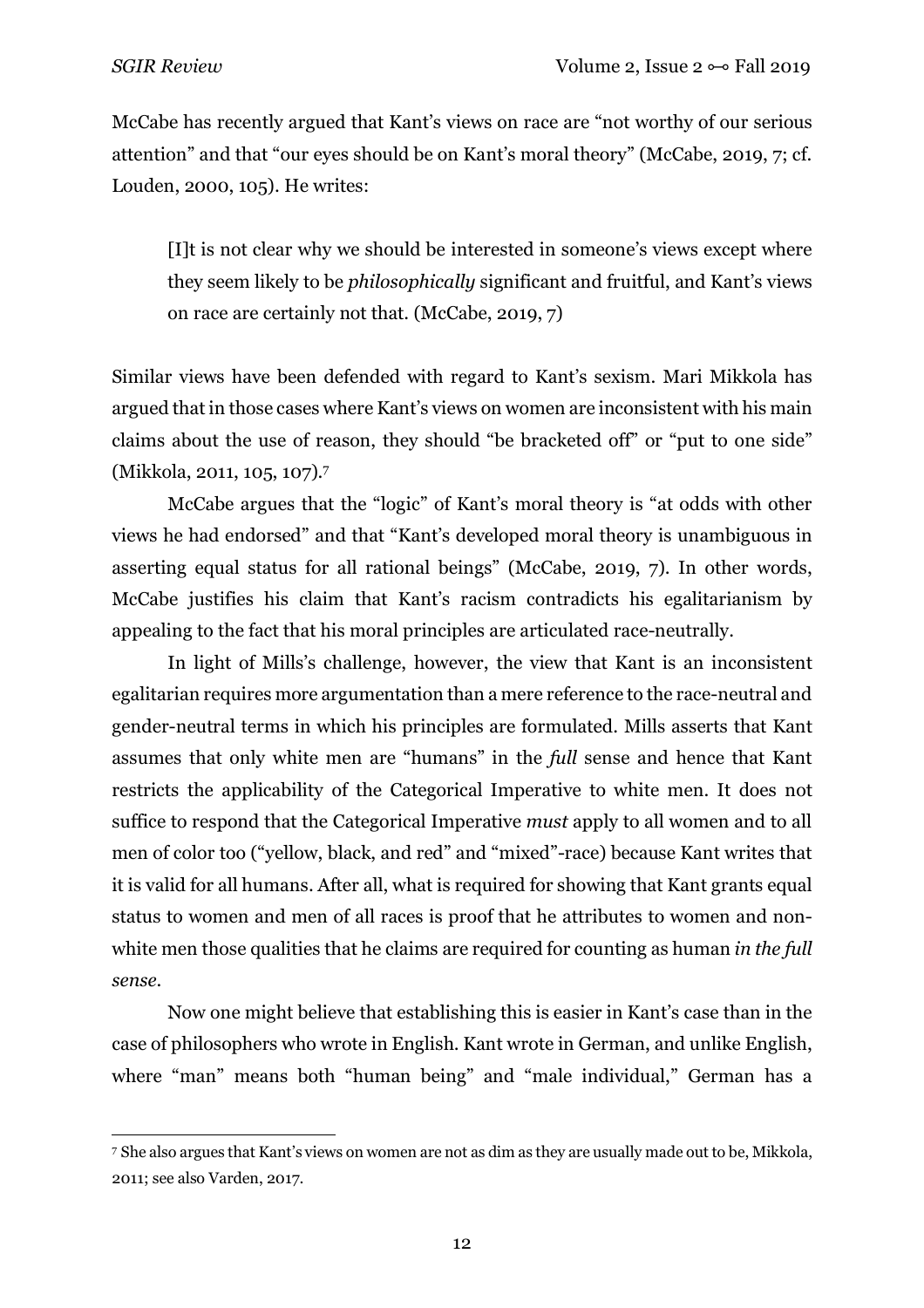separate word for each. "Mensch" means "human being," and "Mann" means "male human being." Hence it might seem that whenever Kant makes claims about "Menschen," we can safely assume that they apply to both sexes and all races distinguished by Kant. Helga Varden has recently defended this view, adding that it seems "somewhat unfair" to "accuse Kant … of saying one thing while meaning something else entirely" (Varden, 2017, 683–684).

The relevant texts make clear, however, that things are more complicated. As far as race goes, the passage quoted above in which Kant discusses the Mandinka is a case in point. Here Kant asserts that "no human being" (*Mensch*) can allegedly stand the heat, *but that the Mandinka can*. Here, "Mensch" clearly does *not* refer to the Mandinka, although there is no doubt that Kant regarded them as belonging to the human species. Apparently, however, not everything that Kant predicates of "humans" also holds for "Negroes" (just as not everything Kant predicates of the races applies to their female members, see section 2 above).8 Whether general terms are indeed used in this way can be determined only on the basis of their context.

The same point applies in the case of sex and gender. There are many passages in which Kant moves back and forth between "Mensch" and "Mann." Consider this claim from the *Critique of Practical Reason:* "There are cases in which human beings [*Menschen*] show from childhood … early wickedness and progress in it … continuously into their manhood" [*Mannesjahre*] (CPrR 5:99–100). Similarly, the "children" [*Kinder*] of a household eventually become "their own masters" [*ihre eigene Herren*](MM 6:282). Thus, we cannot validly infer from Kant's use of the general term "Mensch" that he includes all humans in its scope.

This phenomenon is of course by no means peculiar to Kant. In the years after the 1789 declaration of the "rights of man and citizen," Olympe de Gouges in vain claimed "human" rights for women, and she died under the guillotine. Some particularly interesting examples are found in high-profile legal cases. Nineteenthcentury Dutch laws concerning citizenship and voting rights were formulated in gender-neutral language, in terms of "Netherlanders" having to fulfill certain requirements (such as paying a certain amount of taxes). In 1883, Aletta Jacobs, the

<sup>8</sup> Whether Kant expressed this sentence exactly in these words when he gave his lecture does not matter for the purpose of my argument. My point here is general and applies both to the person who transcribed the lecture and to Kant.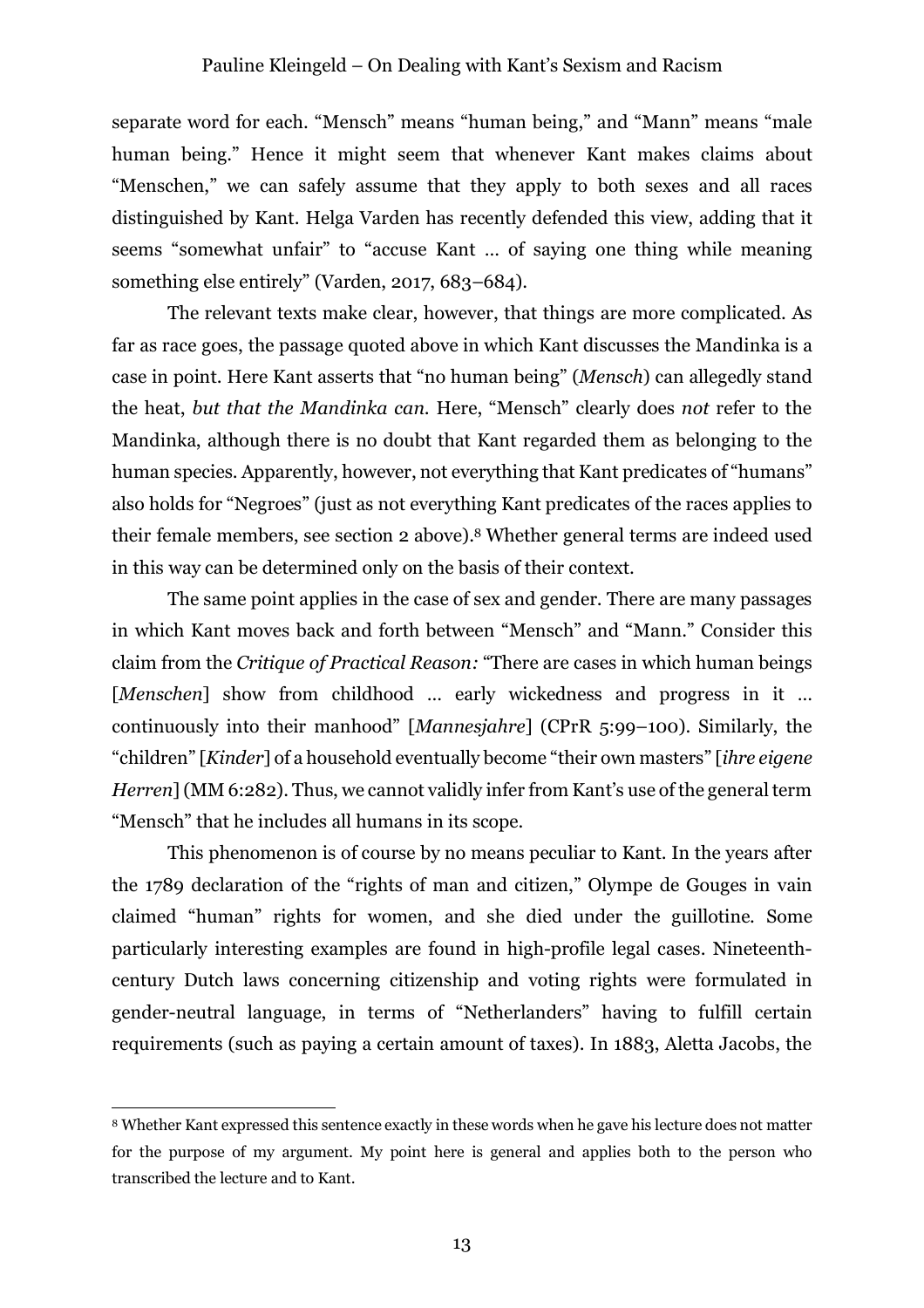first Dutch woman to satisfy the requirements, was nevertheless denied the right to vote, even by the Dutch High Council (the supreme court of the Netherlands). The court's reasoning was that the terms "Netherlander" and "subject" here had to be understood as referring to men only, "because were this not the case … it would undoubtedly have been stated clearly and unequivocally."9 In other words, the genderneutral terms s*hould not be assumed* to apply to women, for if they did apply to women, this would have been explicitly mentioned. In a similar case, the Canadian Supreme Court came to the same conclusion.10

These supreme courts used as their principle the exact *opposite* of the idea that gender-neutral terms such as "Mensch" and "Netherlander" *should be assumed to include* both men and women. This is important to keep in mind when we twenty-first century readers approach historical texts. In many contexts, the general term *should be assumed to exclude* women unless indicated otherwise. This does not mean, of course, that women are always excluded—Aletta Jacobs did have to pay her taxes. But *whether* women are included or excluded can be determined only by reference to the background assumptions and wider context in which the general terms are used.

Nevertheless, the gender-neutral and race-neutral terminology creates a *gap* or *tension* between the "neutral" wording of principles and their application as restricted by unstated assumptions. Precisely this tension made it possible for Olympe de Gouges and Aletta Jacobs to appeal to the general terminology in claiming women's rights. Kant produces a similar tension between the general wording of his highest principles and the tacitly assumed restrictions that become visible only in their application. At the same time, given the general terminology in which he articulates these principles, their scope as stated extends well beyond his own restrictive construal of their application.

Because of this built-in tension in Kant's principles (and in the theory he develops on their basis), we can use these principles to criticize Kant himself and say that Kant "violates his own principles." We could not do this were we to follow Mills's suggestion and "translate" Kant's formulations into the language of white male superiority. Nor, I should add, could Mills develop his own version of black radical

<sup>9</sup> *Weekblad van het regt* 4917, 7 August, 1883, p.1.

<sup>10</sup> As mentioned by Richard Rorty, 1990, 5, n.6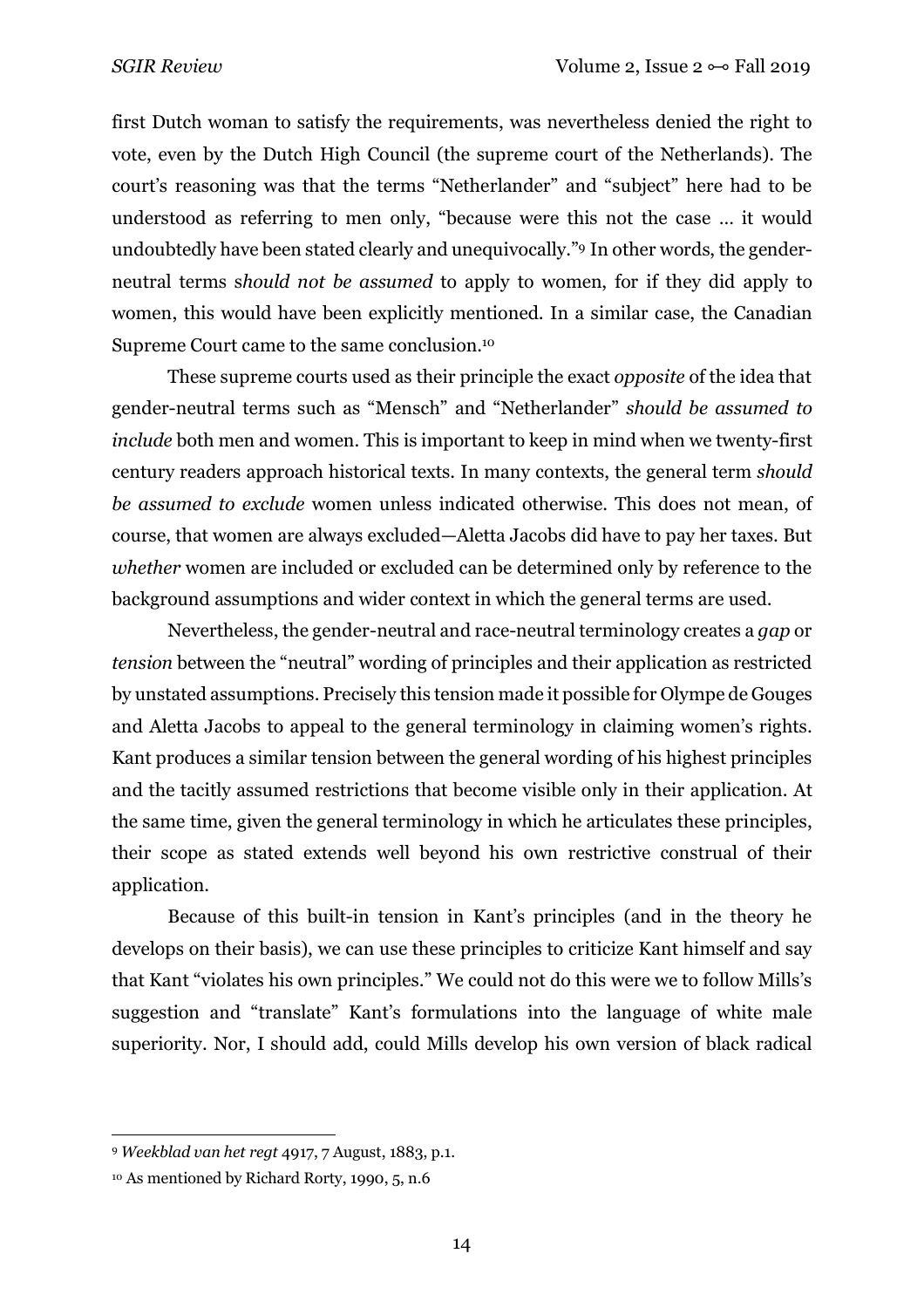Kantianism on the basis of the resulting white male supremacist theory. Mills, too, makes use of the critical potential implicit in Kant's general formulations (Mills 2018).

The built-in tension in Kant's race and gender-neutral-worded theory also makes it possible to argue that Kant is *inconsistent* at least in important respects. If we take the principles as stated, abstracting from the unstated assumptions that restrict their application, then we can show, for example, that Kant's Formula of Humanity contradicts his condoning non-white slavery. The argument can go as follows. Per definition, all human races share the essential characteristics common to all humans as such, and Kant explicitly says as much in the context of his 1785 essay on race:

Properties that belong to the species itself in its essence, and which are hence common to all human beings as such, are inevitably hereditary; but because human beings do not differ with regard to these properties, these will be kept out of the discussion of the subdivision of the races. (DCHR 8:99)

Furthermore, Kant argues that the essential characteristics common to all humans as such include their rational nature. He also justifies the prohibition against using others merely as means in terms of humans' rational nature, or even simply in terms of their being human (G 4: 429–430). People who use other human beings as slaves use them as mere means. Hence Kant's condoning of non-white slavery *contradicts* his own prohibition against using other humans merely as means.

The fact that such contradictions can be pointed out, however, by no means implies that we can "remove and set aside" Kant's racism and sexism. The contradiction is generated by *abstracting* from the racist and sexist assumptions guiding their application. Kant does not apply the principles in an egalitarian way, and we should not lose sight of that fact when we focus on his race-neutral and genderneutral formulations. It would be very odd to assume, say, that Kant would seriously defend *genuine racism* during his 1787 Physical Geography and Anthropology classes but would seriously defend *genuine egalitarianism* before and after class while working on his *Critique of Practical Reason*. We would have to imagine him switching back and forth between opposing positions on the same day, each day. Furthermore, simply setting aside his sexism and racism ignores how they influence his ethics and political theory more broadly, as I will argue in the next section.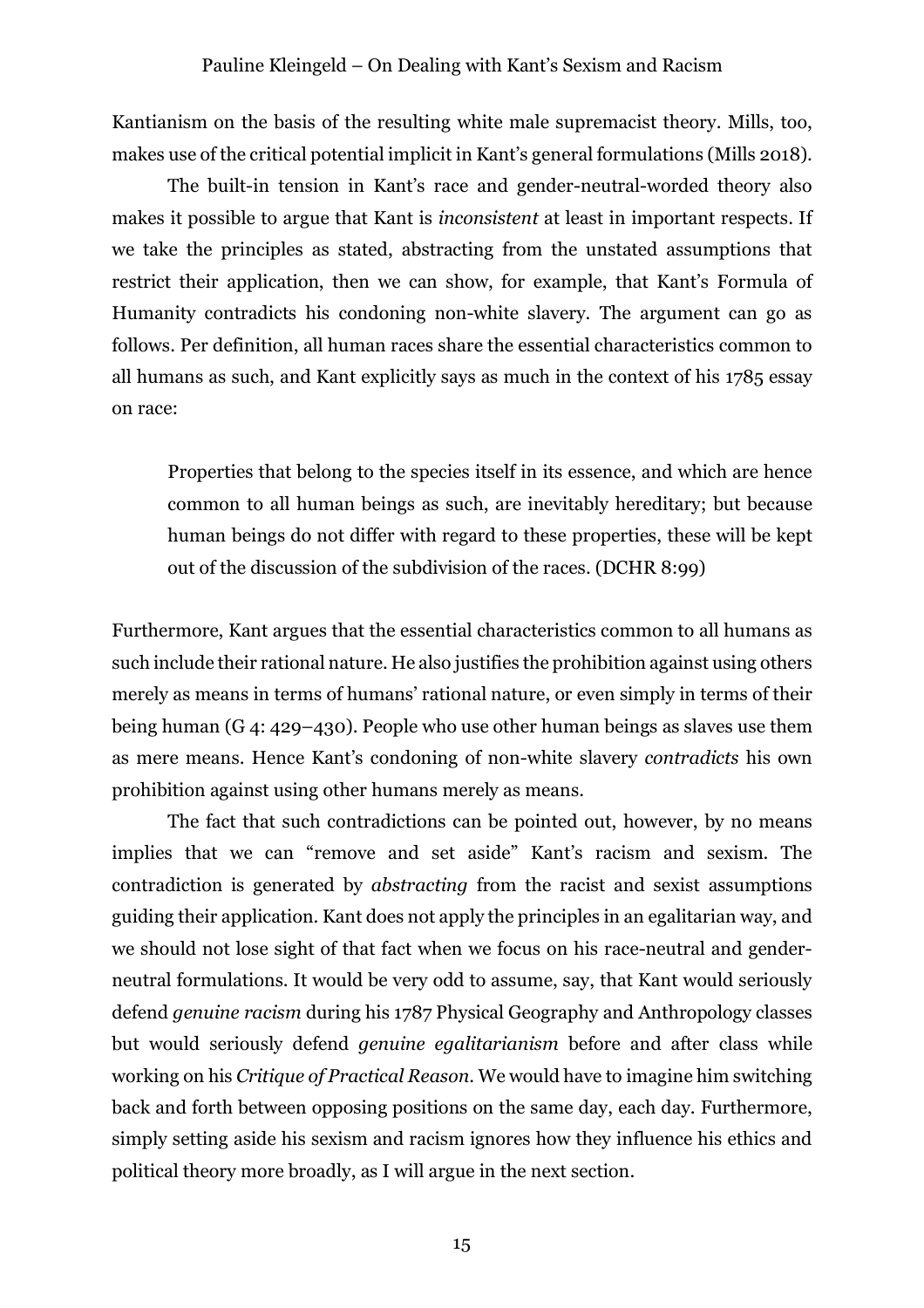What we need, therefore, is a middle position: we should acknowledge the tension between the general phrasing of Kant's principles and the unstated restrictions in their application. If we translate the Categorical Imperative into a principle for white males, we lose one side of this tension; if we remove and set aside Kant's racism and sexism, we lose the other.

# **§4. How to Avoid Distortions and Replications of Kant's Sexism and Racism**

McCabe and many others assume that *if* Kant can be shown to be *inconsistent* in the sense that his racist and sexist biases *contradict* his philosophical principles, we can turn our philosophical focus solely to his egalitarian theory as the only thing that is philosophically significant and fruitful. I would now like to show, on the basis of the results of the previous sections, that this assumption can become highly counterproductive.

# **§***4.1. The Dangers of Inclusive Language and Female Pronouns*

If we focus on Kant's egalitarian-worded principles while disregarding his sexual and racial hierarchies, there will be a strong temptation to use inclusive language in our discussions. After all, if Kant's *principles* are egalitarian (and contradicted by things he says about gender and race), then why not use inclusive language in our discussion of them?

The use of explicitly gender-inclusive language, and even the exclusive use of female pronouns in discussions of Kant's ethics and political philosophy, has indeed become customary in recent years. The intentions behind this change are laudable, but the practice is nevertheless problematic.

The first problem is that of *misrepresentation*. If we focus on Kant's principles while abstracting from his objectionable views on racial and sexual hierarchy, we risk depicting Kant as defending claims that he did not defend, or even as defending claims he actively argued against. Let me develop one example.

Consider the "innate right of freedom," as formulated in the *Metaphysics of Morals,* in some more detail:

*"Freedom* (independence from being constrained by another's choice), insofar as it can coexist with the freedom of every other in accordance with a universal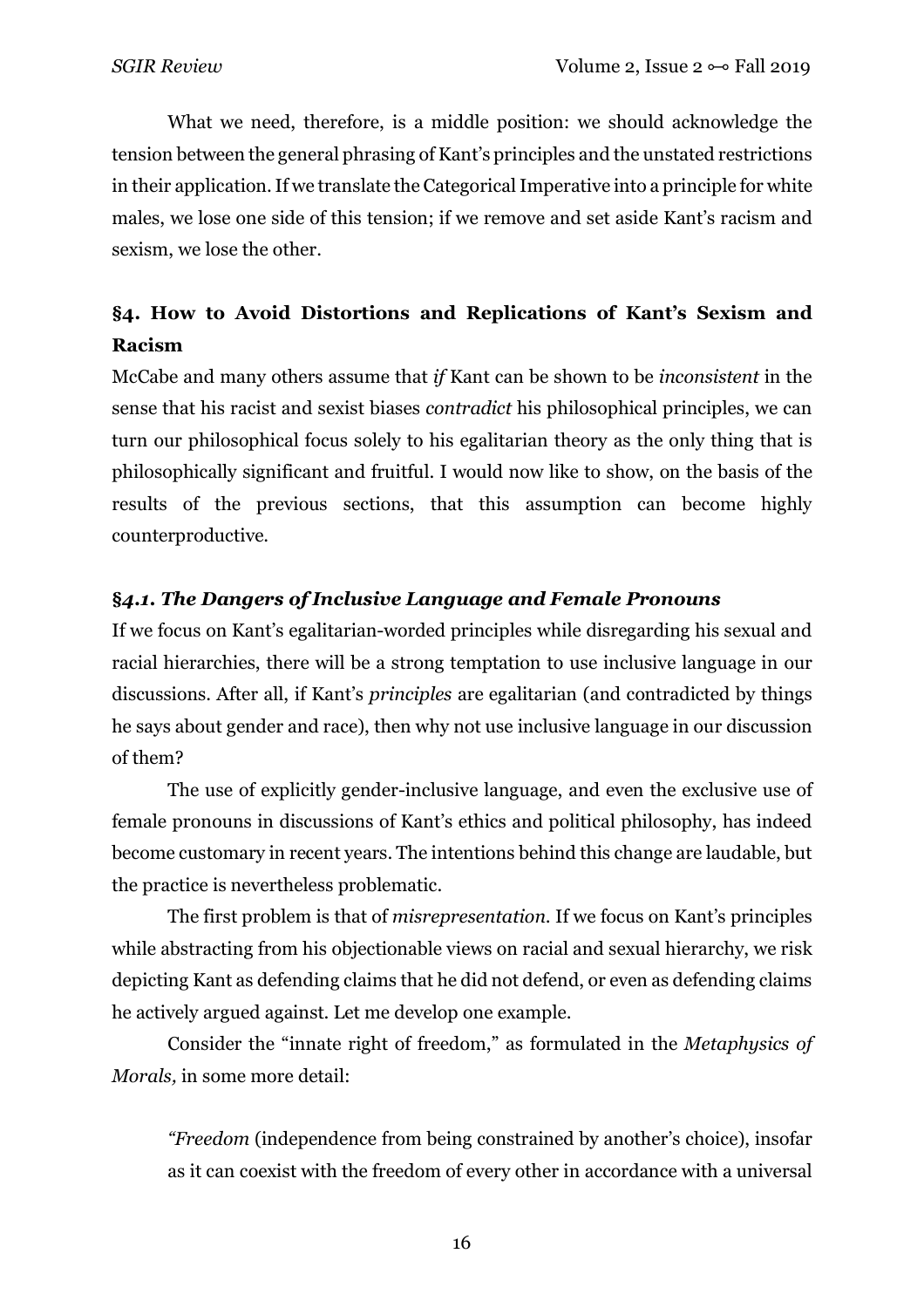law, is the only original right belonging to every human being [*jedem Menschen*] by virtue of his humanity [*Menschheit*]." (MM 6:237)

This innate right underlies much of Kant's political philosophy. In order to realize and secure this right to freedom, he argues, citizens ought to unite and collectively give themselves the laws they ought to obey (MM 6: 313–314; 340–341), for if the laws are *their own* laws, then they are independent from being constrained by the choice of *another*. The contrast case is despotism.

As formulated, this innate right is not restricted to males; indeed, Kant states explicitly that "every human being" has this right by virtue of his humanity. Yet Kant relegates women to civil dependence on their husbands or male guardians and to perpetual passive citizenship, meaning that *they* cannot take any part in legislating the laws they ought to obey. Assume, first, that our philosophical interest is in *Kant's principles:* our interest is in the innate right to freedom, and we wish to abstract from Kant's obsolete claims about the subordinate status of women, claims that are arguably in tension with his assertion of this "human" right. Then what? Then, when discussing the innate right, we should most certainly *not* write sentences such as the following: "Kant regards every citizen as entitled to cast *his or her* vote," or "Kant argues that every servant has the right to cancel *his or her* contract." He did not regard all women as entitled to the right to vote and to cancel contracts on their own. For the same reason, we should *not* say of Kant's citizen that *she* has a right to independence, or of the status of a servant that *she* has the right to cancel her contract. Using inclusive language and female pronouns makes these sentences downright false.

Now assume, alternatively, that our interest is in *Kant's sexism:* our interest is in the way Kant justifies the subjection of women and their perpetual dependence, and we are aware of the gender-neutral language Kant uses when formulating the innate right to freedom. Then what? Then, discussing the "innate right to freedom," we should *not* write that this is a right Kant argued to be *innate to* (economically independent) *males alone*. The reason is that describing the right in this way prevents readers from seeing the tension between Kant's sexism on the one hand and the egalitarian wording of the innate right to freedom on the other. For the same reason, we should not follow Mills's recommendation that we "translate" the Categorical Imperative. We should *not* write, for example: "According to the Categorical Imperative, white males ought to act only on maxims they can simultaneously will as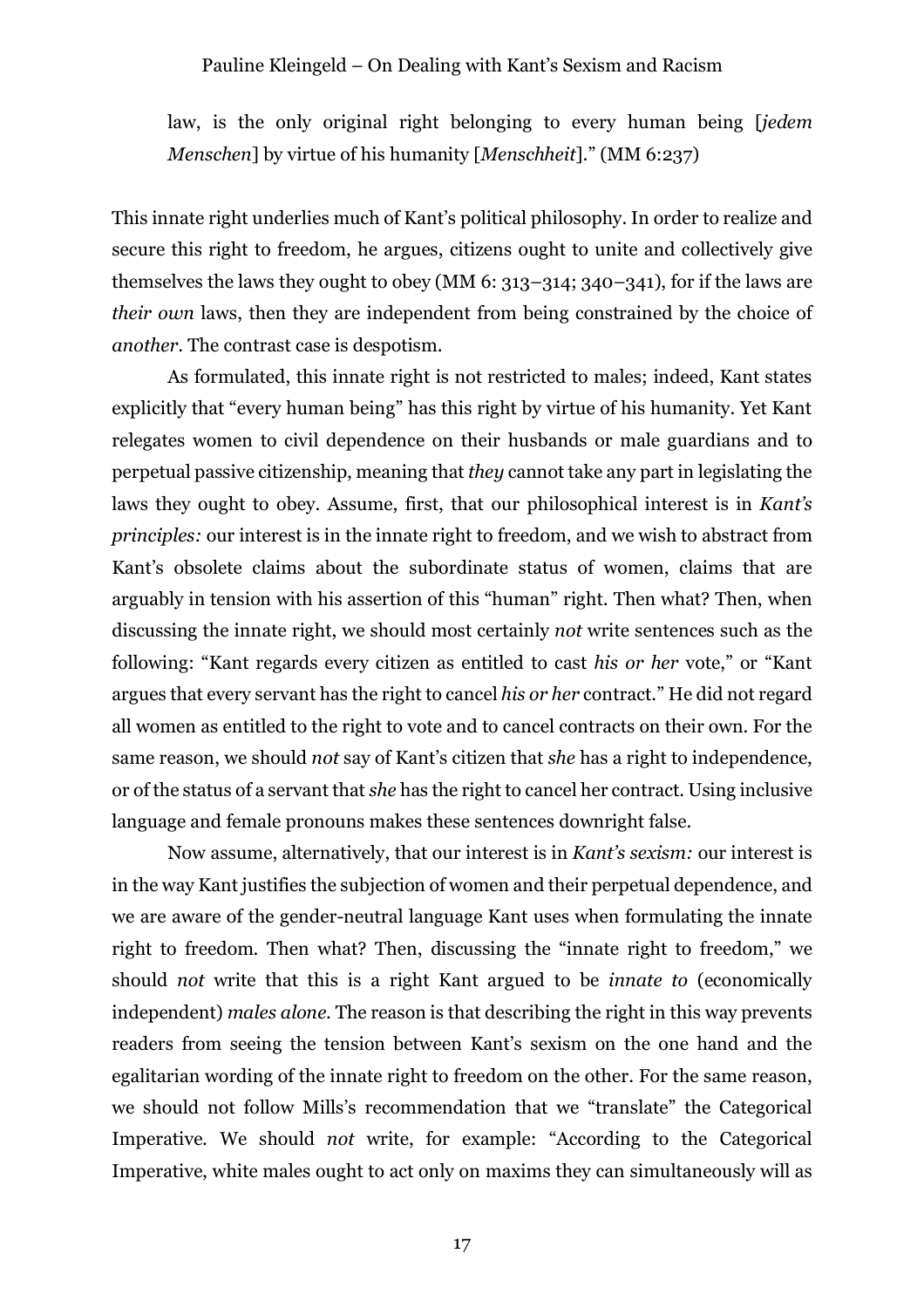universal laws for white males." There are tensions between Kant's egalitarian principles and his claims about gender and race, and we should portray Kant as neither more nor less of an (in)egalitarian than he was.

#### **§***4.2. Ignorance and the Danger of Inadvertent Replication*

A second danger, closely connected with the first, is that of self-incurred *philosophical naiveté* and the unintentional replication of elements of Kant's theories that were developed under the influence of his racism and sexism. The use of inclusive language or exclusively female pronouns not only risks misrepresenting Kant's position but also mutes signals that might otherwise encourage further critical philosophical scrutiny. By making Kant sound like a decent egalitarian, it makes it less likely that readers will recognize that his racist and sexist prejudices had a profound impact on the shape of his moral and political theory as a whole.

Consider the issue of domestic labor. Kant assumed that within marriage, wives or servants would take care of such tasks. He did not problematize the gendered division of labor as a live philosophical issue that deserves discussion. If we now wish to use Kant's political theory for our own philosophical purposes, we should do more than merely remove Kant's essentialist descriptions of women's character. We also need to dig up and problematize associated assumptions and consider the traces they have left. We need to *rethink*, for instance, Kant's way of distinguishing between the private and the public spheres, his gendered conceptualization of what counts as labor and how various tasks should be divided among members of society, the status of servants as dependents in the household, Kant's identification of human virtues and "masculine virtues" (and the omission of "feminine virtues"), and so on. If we do not do this, we risk reproducing elements that Kant originally introduced on the basis of sexist and racist assumptions, many of which remain implicit much of the time.

Theorists who want to *use* Kant's theory for present purposes must engage with Kant's own racism and sexism, if only to avoid replicating their effects in their own work. These elements of Kant's thought should not be regarded as mere items in the history of philosophy museum of bigotry. Dale Spencer and Susan Moller Okin have warned against the tendency in recent political theory to just "add women and stir." It is equally important to guard against the related tendency to just "remove sexism and racism and set aside."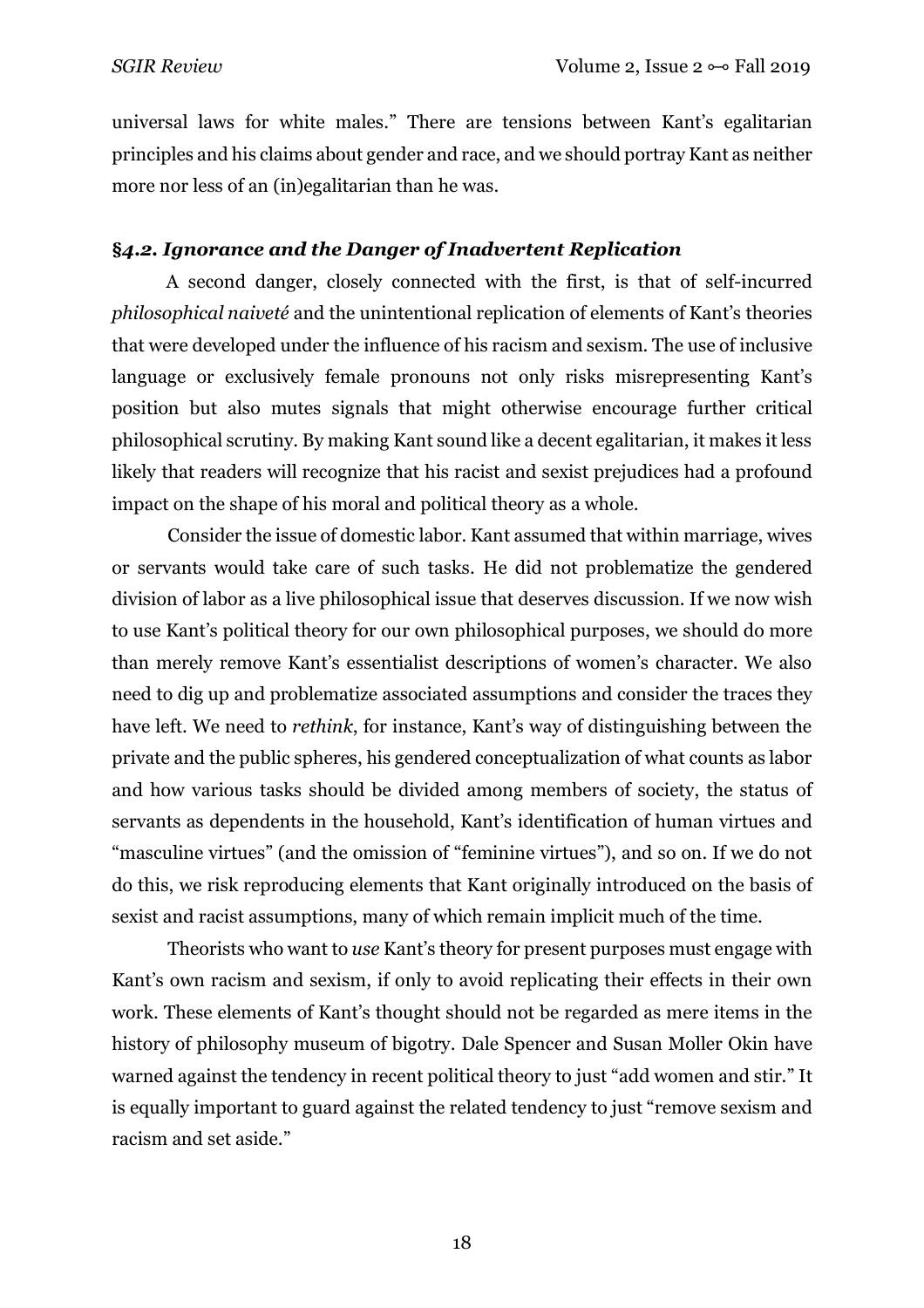For an example of the type of theoretical remodeling that may be required, we can point to Kant's own writings. Kant reworked his international political theory when he dropped the idea of white superiority. In *Toward Perpetual Peace* and the *Metaphysics of Morals*, he introduced a novel principle of public right, namely the "cosmopolitan right" mentioned above. This right specifically rules out colonial conquest and explicitly attributes full juridical status to humans on all continents (although, again, he still simultaneously defended the subordination of women). In other words, Kant not only removed any talk of a racial hierarchy but also added something new to his theory of public right as a necessary adjustment.

This is not to say that Kant went far enough in making adjustments to overcome his earlier racism. As Peter Niesen (2014) has argued, Kant fails to consider the issue of restorative justice. Charles Mills (2018) has developed Kantianism further by incorporating key elements Afro-modern thought and experience. Elvira Basevich (MS) has expanded Kant's model of public reason to develop a model of interracial civic fellowship. These are a few examples of transformations of Kant's approach that go further than Kant did himself.11

Furthermore, we should make visible, in Kant's work as well as our own use of it, the compounded effects of multiple forms of subordination. Kant discusses the "character" of the races and the sexes separately, but on closer inspection it turns out that his discussion of the races is in fact a discussion of the allegedly different characteristics of their *male* members alone. In order to recognize this pattern, we need to go beyond Kant's discussions of race and examine his discussion of the sexes in *relation* to his discussion of race. Conversely, his characterization of women in the early anthropology lectures does not mention the deficits of "yellow, black, red" or "mixed"-race women, but this does not mean that it is race-neutral.

Thus, we should not take the structure of Kant's theory as a given when using it for our current philosophical purposes, believing that we can simply set aside Kant's objectionable views. We need to ask ourselves what further adjustments must be made. To be able to answer that question, we need to know exactly how and where his racism and sexism influenced his moral and political theory.

<sup>11</sup> Of course, one can also use Kant to move beyond Kant without focusing on the structure of his own theory, but rather by using it to tell us something about the nature of racism (Allais, 2016), or by using Kant's notion of self-respect for purposes of feminist theory (Hay, 2013).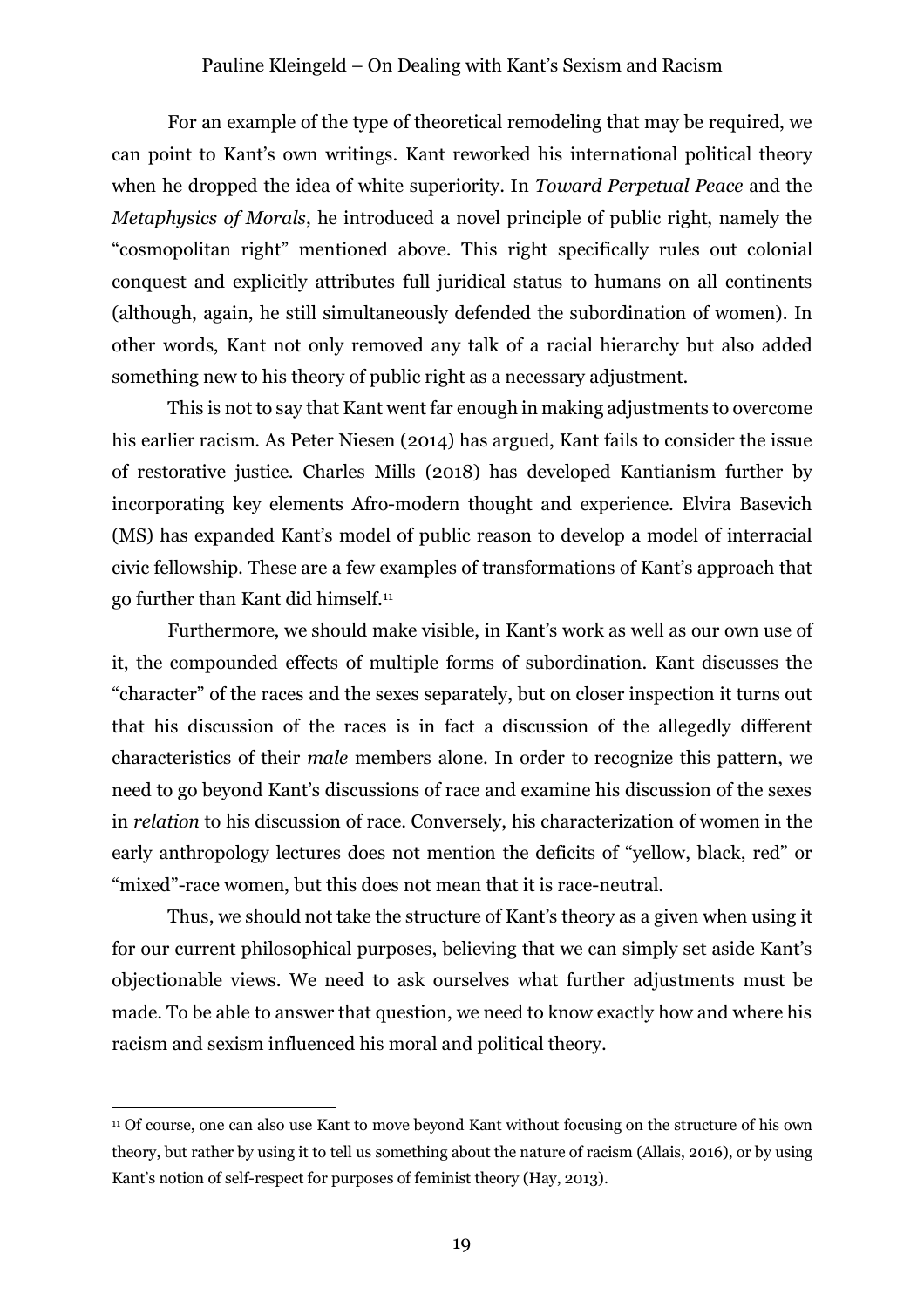In sum, if we want to use Kant's work for current philosophical purposes without unwittingly reproducing some of his biases, we need to *research* his views on sexual and racial difference, *reveal* the unstated assumptions that guide his application of egalitarian principles, *reconstruct* the influence of these assumptions on the shape of his philosophical theories, and *remodel* these theories where necessary.

## *Bibliography*<sup>12</sup>

Alcoff, Linda Martín. *Visible Identities: Race, Gender and the Self*. Oxford: Oxford University Press, 2006.

Allais, Lucy. "Kant's Racism," *Philosophical Papers* 45 (2016): 1–36.

Basevich, Elvira. "Kant on Race, Publicity, and Citizenship." Unpublished MS.

#### $\overline{a}$ <sup>12</sup> **References**

#### *Abbreviations:*

- G = Groundwork for the Metaphysics of Morals
- LA = Lectures on Anthropology
- LPG = Lectures on Physical Geography
- MM = Metaphysics of Morals

 $R = Reflection$ 

VRM = Of the Different Races of Human Beings

References to Kant are to *Kants gesammelte Schriften,* edited by the Prussian (later German) Academy of Sciences (Berlin: Georg Reimer, subsequently Walter de Gruyter, 1900—). Kant's writings are cited by the abbreviated title as indicated below, followed by the Academy volume and page number. The lectures on physical geography are available on http://kant.bbaw.de/base.htm and will be published in a forthcoming volume of the Academy edition. Translations are my own, but I have made use of the Cambridge Edition of the Writings of Immanuel Kant.

A = Anthropology from a Pragmatic Point of View

CPrR = Critique of Practical Reason

DCHR = Determination of the Concept of a Human Race

FLNL = Feyerabend Lectures on Natural Law

OFBS = Observations on the Feeling of the Beautiful and the Sublime

TPP = Toward Perpetual Peace

UTP = On the Use of Teleological Principles in Philosophy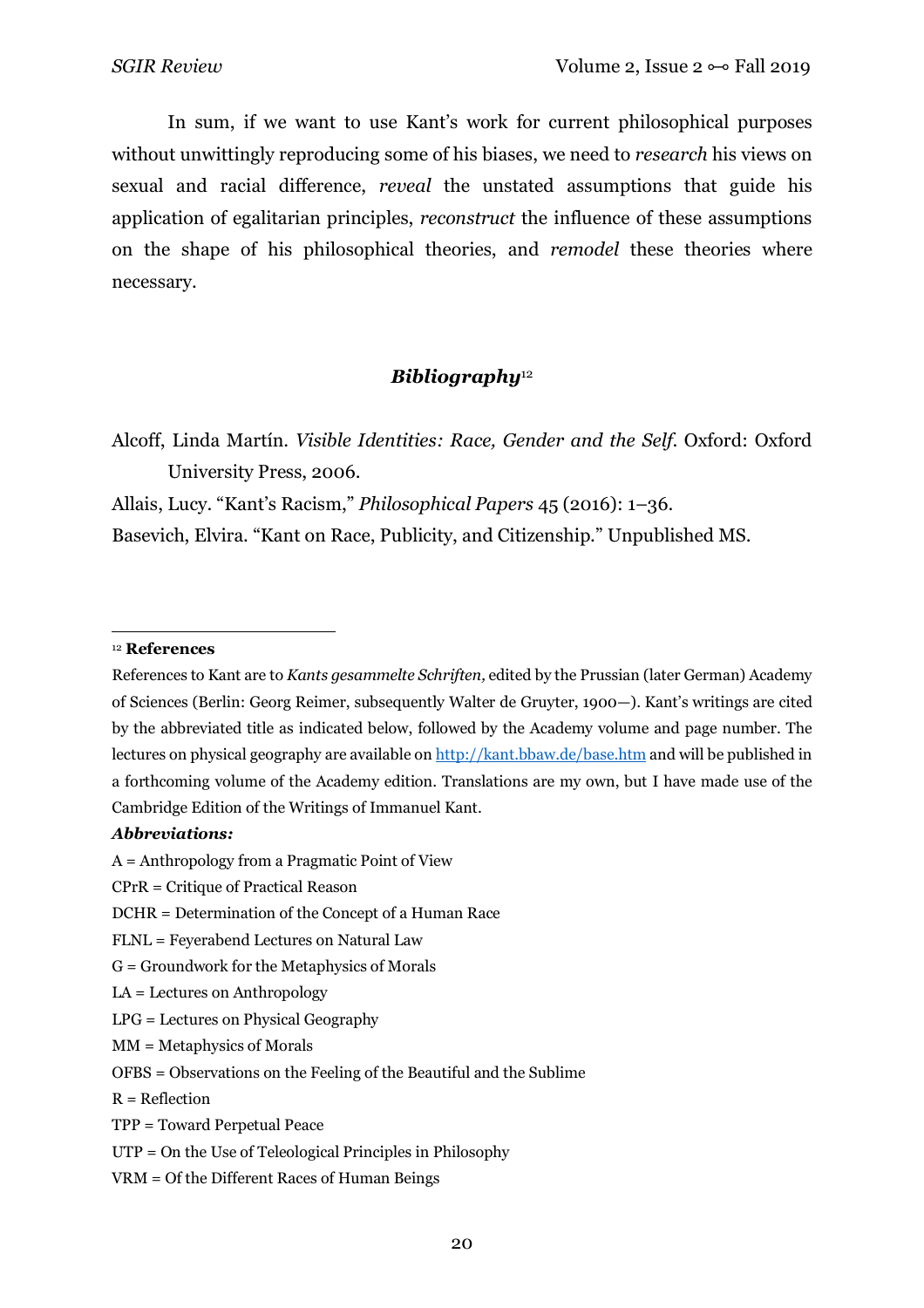- Bernasconi, Robert. "Who Invented the Concept of Race? Kant's Role in the Enlightenment Construction of Race." In *Race*, edited by Robert Bernasconi, 11–36. Oxford: Blackwell, 2001.
- Collins, Patricia Hill. *Black Feminist Thought: Knowledge, Consciousness and the Politics of Empowerment.* New York: Routledge, 2000.
- Collins, Patricia Hill and Sirma Bilge, eds. *Intersectionality*. Cambridge: Polity Press, 2016.
- Crenshaw, Kimberlé. "Demarginalizing the Intersection of Race and Sex: A Black Feminist Critique of Antidiscrimination Doctrine, Feminist Theory and Antiracist Politics," *University of Chicago Legal Forum* 1 (1989): 139–168.
- Davis, Angela. *Women, Race, and Class.* London: The Women's Press, 1982.
- Eze, Emmanuel Chukwudi. "The Color of Reason: The Idea of 'Race' in Kant's Anthropology." In *Anthropology and the German Enlightenment,* edited by Katherine M. Faull, 200–241. Lewisburg: Bucknell University Press, 1994.
- Hay, Carol. *Kantianism, Liberalism, and Feminism: Resisting Oppression.* New York: Palgrave Macmillan, 2013.
- hooks, bell. *Feminist Theory: From Margin to Center.* Cambridge: South End, 1984.
- Kleingeld, Pauline. "Kant's Second Thoughts on Colonialism." In *Kant and Colonialism: Historical and Critical Perspectives*, edited by Katrin Flikschuh and Lea Ypi, 43–67. Oxford: Oxford University Press, 2014.
	- "Kant's Second Thoughts on Race," *The Philosophical Quarterly* 57 (2007): 573– 592.
	- "The Problematic Status of Gender-Neutral Language in the History of Philosophy: The Case of Kant," *The Philosophical Forum* 25 (1993): 134–150.
- McCabe, David. "Kant Was a Racist: Now What?" *APA Newsletter on Teaching Philosophy* 18 (2019): 2–9.
- Mikkola, Mari. "Kant on Moral Agency and Women's Nature," *Kantian Review* 16 (2011): 89–111.
- Mills, Charles. "Kant's *Untermenschen*." In *Race and Racism in Modern Philosophy*, edited by Andrew Valls, 169–193. Ithaca: Cornell University Press, 2005.
	- "Black Radical Kantianism," *SGIR Review* 2, no. 2 (2019): 23–64.
- Niesen, Peter. "Restorative Justice in International and Cosmopolitan Law." In *Kant and Colonialism*, edited by Katrin Flikschuh and Lea Ypi, 170–196. Oxford: Oxford University Press, 2014.